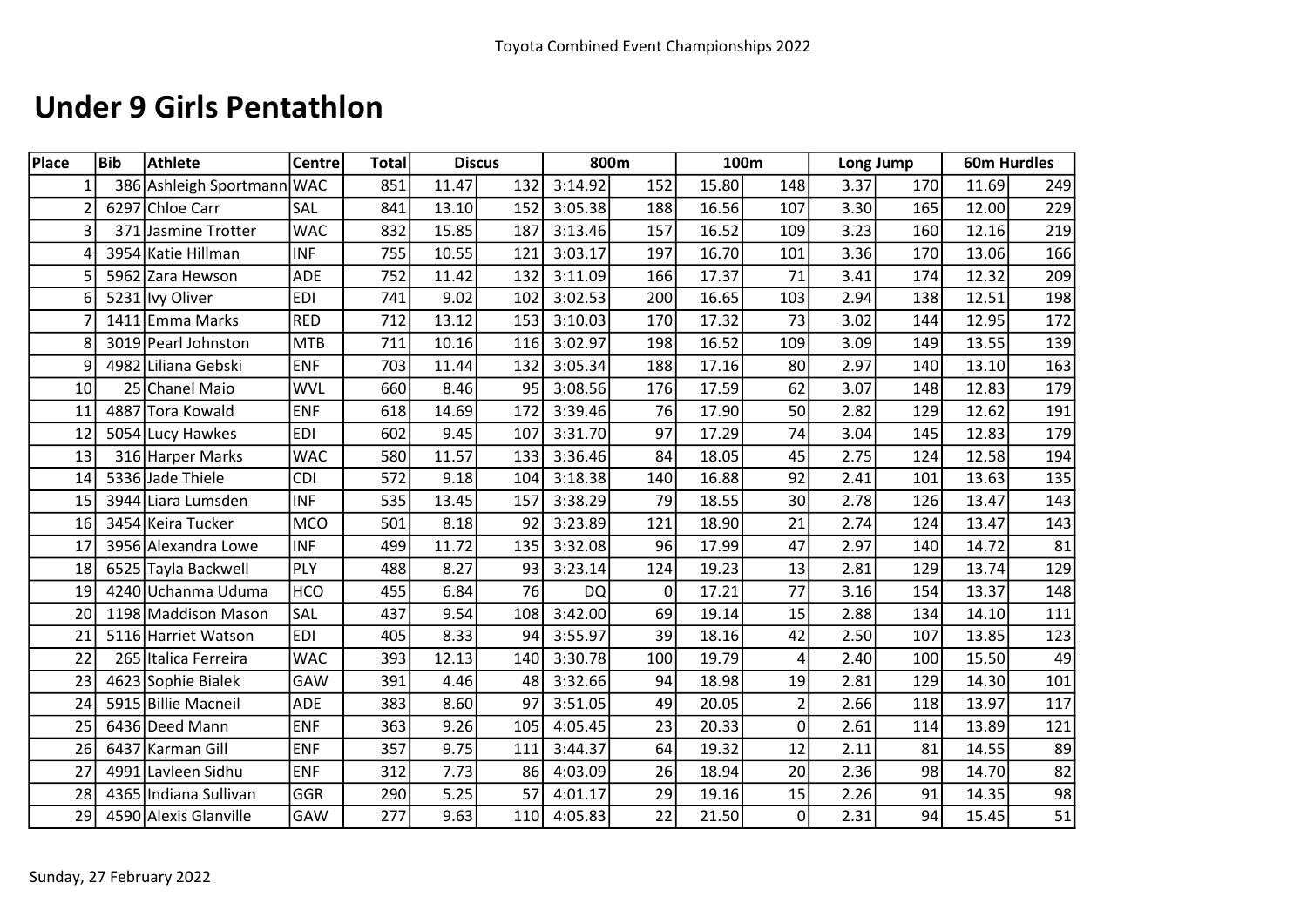| <sup>1</sup> Place | Bib | Athlete             | Centre      | <b>Total</b> |                     | <b>Discus</b> |          | 800m            |                  | 100m |                | Long Jump |        | <b>60m Hurdles</b> |
|--------------------|-----|---------------------|-------------|--------------|---------------------|---------------|----------|-----------------|------------------|------|----------------|-----------|--------|--------------------|
| 30 <sup>1</sup>    |     | 3685 Elia Anese     | <b>IMAG</b> | 248          | 8.63                | 97            | 4:00.70  | 30 <sub>l</sub> | 21.19'           |      | ו היה<br>2. LZ | 82        | 15.79' | 39                 |
| 31                 |     | 5628 Eliza Campbell | <b>CAM</b>  | 192          | <b>COM</b><br>⊥ ∠.ر | 57            | 4:08.33' | 19              | $\sim$<br>22.13' |      | 2.09           | 80        | ا88.دـ | 36                 |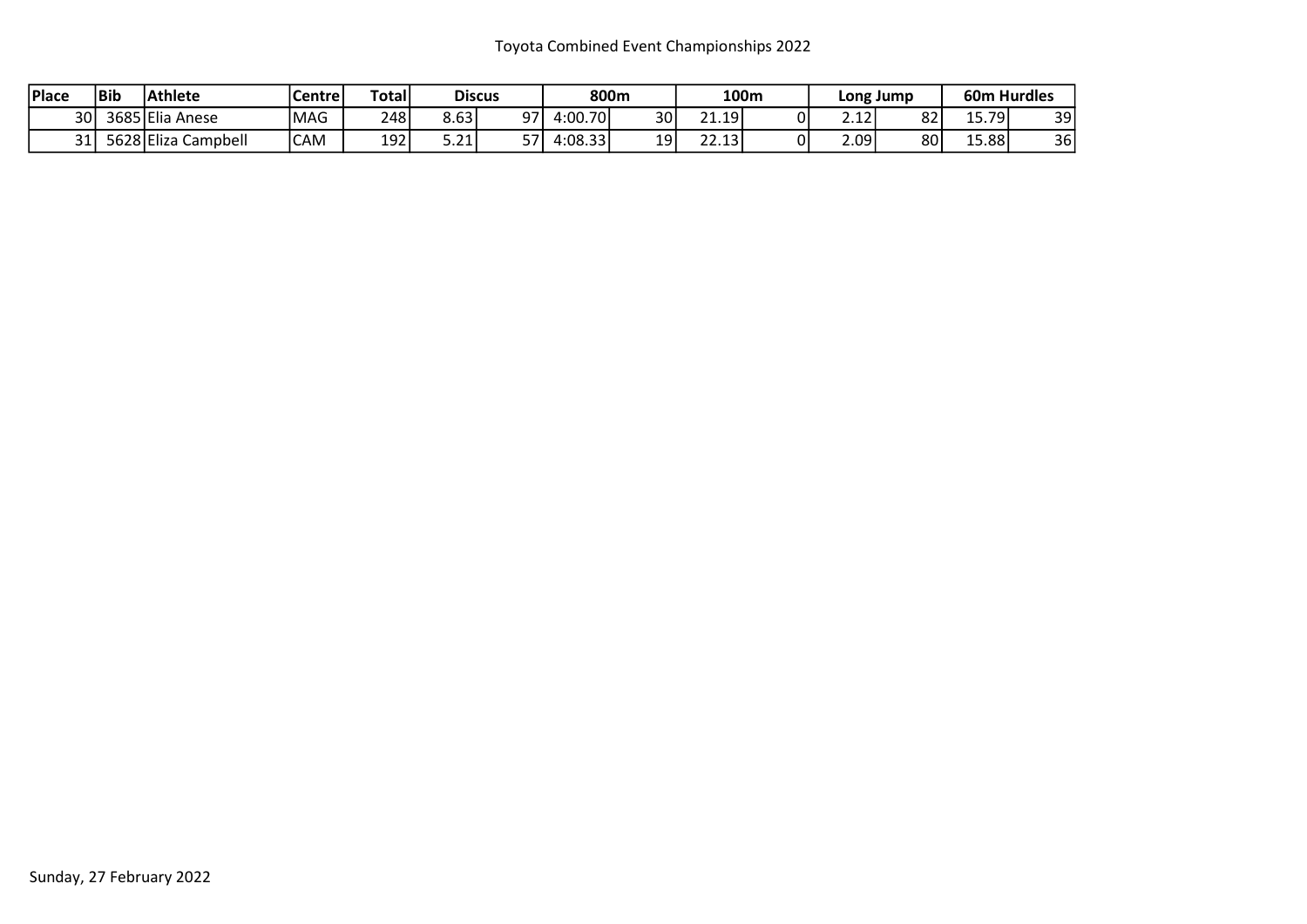# Under 9 Boys Pentathlon

| Place | <b>Bib</b> | <b>Athlete</b>           | <b>Centre</b> | <b>Total</b> |         | 800m |       | 100m            |      | <b>Shot Put</b> |       | <b>60m Hurdles</b> | Long Jump |     |
|-------|------------|--------------------------|---------------|--------------|---------|------|-------|-----------------|------|-----------------|-------|--------------------|-----------|-----|
|       |            | 3692 Samuel Turner       | <b>MAG</b>    | 944          | 2:51.50 | 247  | 15.86 | 145             | 5.29 | 135             | 11.72 | 247                | 3.37      | 170 |
|       |            | 7195 Leo Mason           | <b>CDI</b>    | 932          | 2:44.87 | 278  | 16.42 | 114             | 5.29 | 135             | 12.05 | 226                | 3.48      | 179 |
| 3     |            | 229 Joshua Day           | <b>WAC</b>    | 915          | 2:48.81 | 259  | 15.66 | 156             | 3.84 | 84              | 12.02 | 228                | 3.59      | 188 |
|       |            | 6533 Mason Powell        | PLY           | 905          | 2:54.16 | 235  | 16.03 | 135             | 5.41 | 139             | 12.11 | 222                | 3.41      | 174 |
| 5     |            | 319 Lachlan Bell         | <b>WAC</b>    | 894          | 2:52.61 | 242  | 15.73 | 152             | 4.82 | 118             | 12.16 | 219                | 3.28      | 163 |
| 6     |            | 1162 Connor Ratcliffe    | SAL           | 856          | 3:06.08 | 185  | 16.01 | 136             | 5.99 | 160             | 12.50 | 198                | 3.46      | 177 |
|       |            | 2319 Maclean Ofori       | <b>NDI</b>    | 822          | 3:26.14 | 114  | 15.39 | 172             | 4.74 | 115             | 12.10 | 223                | 3.72      | 198 |
| 8     |            | 1256 Mason Zammit        | SAL           | 806          | 2:44.54 | 279  | 16.93 | 90              | 4.90 | 121             | 12.97 | 171                | 3.03      | 145 |
| 9     |            | 3451 Leo Laffin          | <b>MCO</b>    | 797          | 3:13.07 | 159  | 16.15 | 129             | 5.92 | 157             | 12.87 | 177                | 3.43      | 175 |
| 10    |            | 4078 Josh Pettitt        | <b>HIL</b>    | 794          | 2:56.27 | 226  | 16.40 | 115             | 4.77 | 117             | 12.84 | 178                | 3.21      | 158 |
| 11    |            | 4325 Riley Griffin       | <b>HCO</b>    | 738          | 3:07.40 | 180  | 16.77 | 97              | 4.66 | 113             | 12.47 | 200                | 3.07      | 148 |
| 12    |            | 2650 Tai Crispe          | <b>MPA</b>    | 729          | 3:04.83 | 190  | 17.19 | 78              | 4.98 | 124             | 12.38 | 206                | 2.85      | 131 |
| 13    |            | 1662 Jax Hodgson         | <b>PTA</b>    | 675          | 3:20.44 | 133  | 16.16 | 128             | 4.26 | 99              | 13.02 | 168                | 3.06      | 147 |
| 14    |            | 15 Rhys Morgan           | <b>WVL</b>    | 661          | 3:00.65 | 207  | 17.52 | 65              | 4.14 | 94              | 13.20 | 158                | 2.92      | 137 |
| 14    |            | 149 William McManus      | <b>WVL</b>    | 661          | 2:53.16 | 240  | 17.24 | 76              | 3.56 | 74              | 13.64 | 134                | 2.93      | 137 |
| 16    |            | 1167 Lyndon Power        | SAL           | 659          | 3:12.52 | 161  | 17.70 | 58              | 5.46 | 141             | 13.29 | 153                | 3.05      | 146 |
| 17    |            | 5428 Jacob Chatterton    | <b>CDI</b>    | 647          | 3:10.21 | 169  | 17.57 | 63              | 4.09 | 93              | 13.12 | 162                | 3.24      | 160 |
| 18    |            | 4387 Lucas Isaac         | GGR           | 633          | 3:27.82 | 109  | 17.26 | 75              | 5.55 | 144             | 13.26 | 155                | 3.10      | 150 |
| 19    |            | 3973 Ford Hayward        | <b>INF</b>    | 586          | 3:23.83 | 121  | 17.90 | 50              | 4.70 | 114             | 13.22 | 157                | 3.02      | 144 |
| 20    |            | 2676 Christopher Solomon | <b>MPA</b>    | 565          | 3:14.66 | 153  | 17.88 | 51              | 4.37 | 102             | 14.16 | 108                | 3.11      | 151 |
| 21    |            | 6206 Jackson Karamanov   | <b>ENF</b>    | 554          | 3:41.59 | 70   | 17.77 | $\overline{55}$ | 4.88 | 120             | 13.03 | 167                | 2.99      | 142 |
| 22    |            | 1908 Parker Leigh        | PLY           | 542          | 3:27.74 | 109  | 17.56 | 63              | 4.79 | 117             | 13.39 | 147                | 2.48      | 106 |
| 23    |            | 6008 Jacob Cech          | <b>ADE</b>    | 538          | 3:33.49 | 92   | 17.97 | 48              | 4.72 | 115             | 13.50 | 141                | 2.99      | 142 |
| 24    |            | 5743 Taj Rowe            | <b>BVA</b>    | 532          | 3:12.88 | 159  | 18.83 | 22              | 5.41 | 139             | 14.58 | 88                 | 2.74      | 124 |
| 25    |            | 6764 Alexander Harvey    | <b>EDI</b>    | 525          | 3:07.29 | 181  | 17.35 | 71              | 5.08 | 127             | 17.04 | 5                  | 2.98      | 141 |
| 26    |            | 5998 Oliver Bailey       | <b>ADE</b>    | 477          | 3:14.70 | 153  | 18.59 | 29              | 4.15 | 95              | 14.73 | 81                 | 2.67      | 119 |
| 27    |            | 3752 Louis Loh           | MAG           | 459          | 3:51.06 | 49   | 18.55 | 30              | 4.49 | 107             | 13.70 | 131                | 3.00      | 142 |
| 28    |            | 5611 Sebastian Izzini    | CAM           | 435          | 3:21.10 | 130  | 17.97 | 48              | 2.65 | 43              | 14.66 | 84                 | 2.83      | 130 |
| 29    |            | 2023 Logan Weston        | PFD           | 417          | 3:19.20 | 137  | 18.72 | $\overline{25}$ | 3.63 | 77              | 15.09 | 66                 | 2.58      | 112 |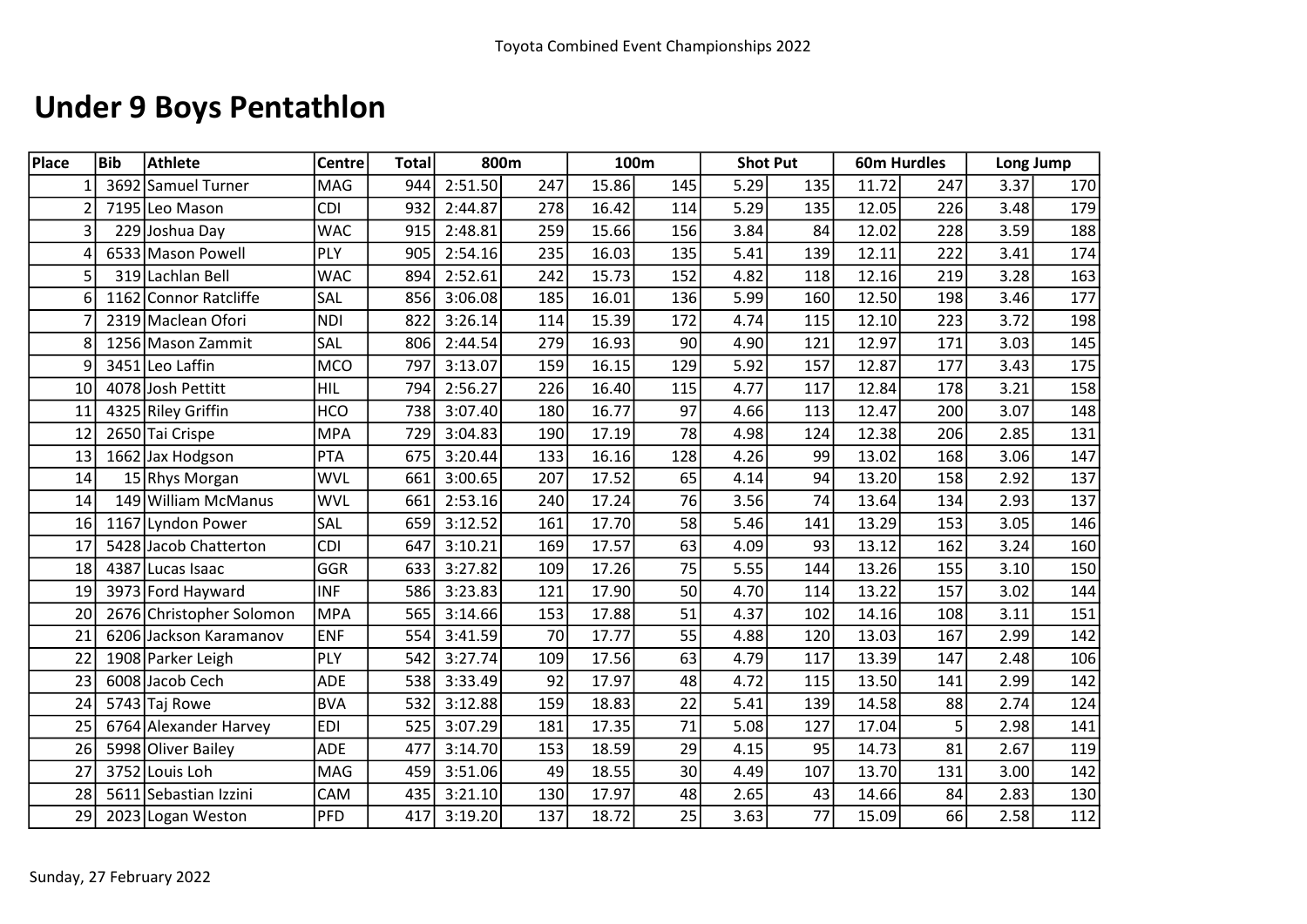| Place           | l Bib | <b>Athlete</b>        | <b>Centre</b> | Totall |         | 800 <sub>m</sub> |       | 100m            |      | <b>Shot Put</b> |       | 60m Hurdles |       | Long Jump |
|-----------------|-------|-----------------------|---------------|--------|---------|------------------|-------|-----------------|------|-----------------|-------|-------------|-------|-----------|
| 30 l            |       | 1244 Jordan Harris    | SAL           | 399    | 3:28.62 | 106              | 17.97 | 48              | 4.29 | 100             | 16.32 | 22          | 2.731 | 123       |
| 31              |       | 2970 Josiah Hoffman   | <b>MTB</b>    | 377    | 3:49.94 | 51               | 18.00 | 47              | 3.74 | 81              | 14.59 | 87          | 2.56  | 111       |
| 32 I            |       | 3734 William Kotru    | MAG           | 371    | 3:49.68 | 51               | 19.44 | 10 <sup>1</sup> | 4.31 | 100             | 14.36 | 98          | 2.57  | 112       |
| 33 I            |       | 5437 Ethan Plunkett   | <b>CDI</b>    | 350l   | 3:30.92 | 100              | 21.14 |                 | 4.28 | 99              | 15.28 | 58          | 2.29  | 93        |
| 34              |       | 1879 Oscar Huang      | IPLY          | 318 l  | 3:37.24 | 82               | 19.35 | 11              | 3.56 | 74              | 15.34 | 55          | 2.34  | 96        |
| 35              |       | 232 William Day       | <b>WAC</b>    | 276I   | 3:49.96 | 51               | 19.53 | 8               | 3.77 | 82              | 16.28 | 23          | 2.58  | 112       |
| 36              |       | 5612 Tyson Izzini     | CAM           | 238    | 3:39.68 | 75 <sub>1</sub>  | 21.83 |                 | 3.91 | 86              | 19.07 |             | 2.03  | 77        |
| 37 <sup>1</sup> |       | 4743 Sebastian Wilson | <b>FWC</b>    | 2151   | 5:06.73 |                  | 21.18 |                 | 3.44 | 70              | 14.93 | 72          | 1.98  | 73        |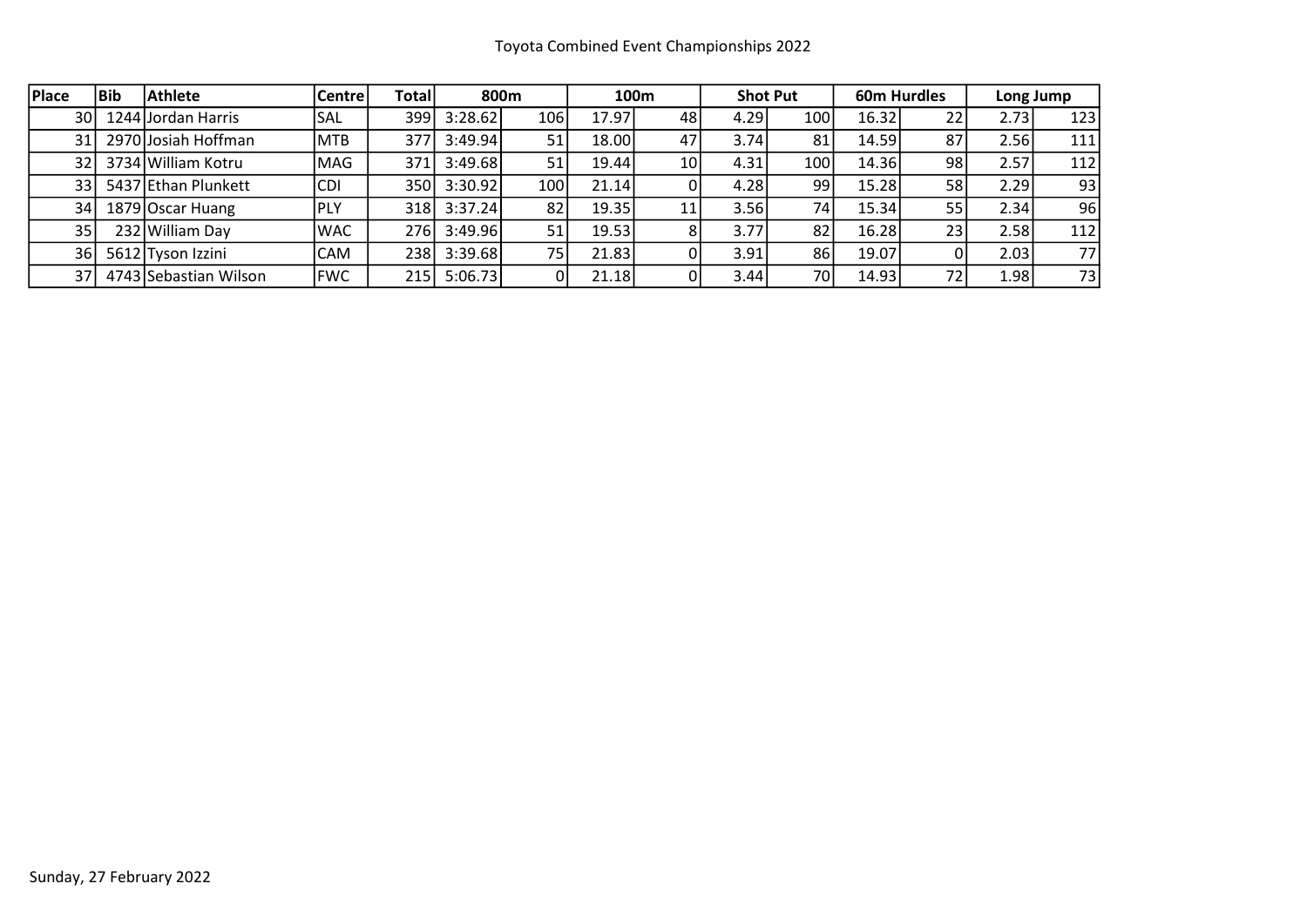# Under 9 Boys Multi Class Tetrathlon

| Place | <b>Bib</b> | <b>Athlete</b>                | Centre | [Total | 800m                            |     | 100m  |              |      | <b>Shot Put</b> | Long           | Jump |
|-------|------------|-------------------------------|--------|--------|---------------------------------|-----|-------|--------------|------|-----------------|----------------|------|
|       | 2073       | 73 Dimitrious Rackebrandt PFD |        | 1083   | $\sim$<br><b>CAC</b><br>5:15.82 | 348 | 28.11 | 371<br>J / L | 3.42 | 200             | $\sim$<br>⊥.∠J | 164  |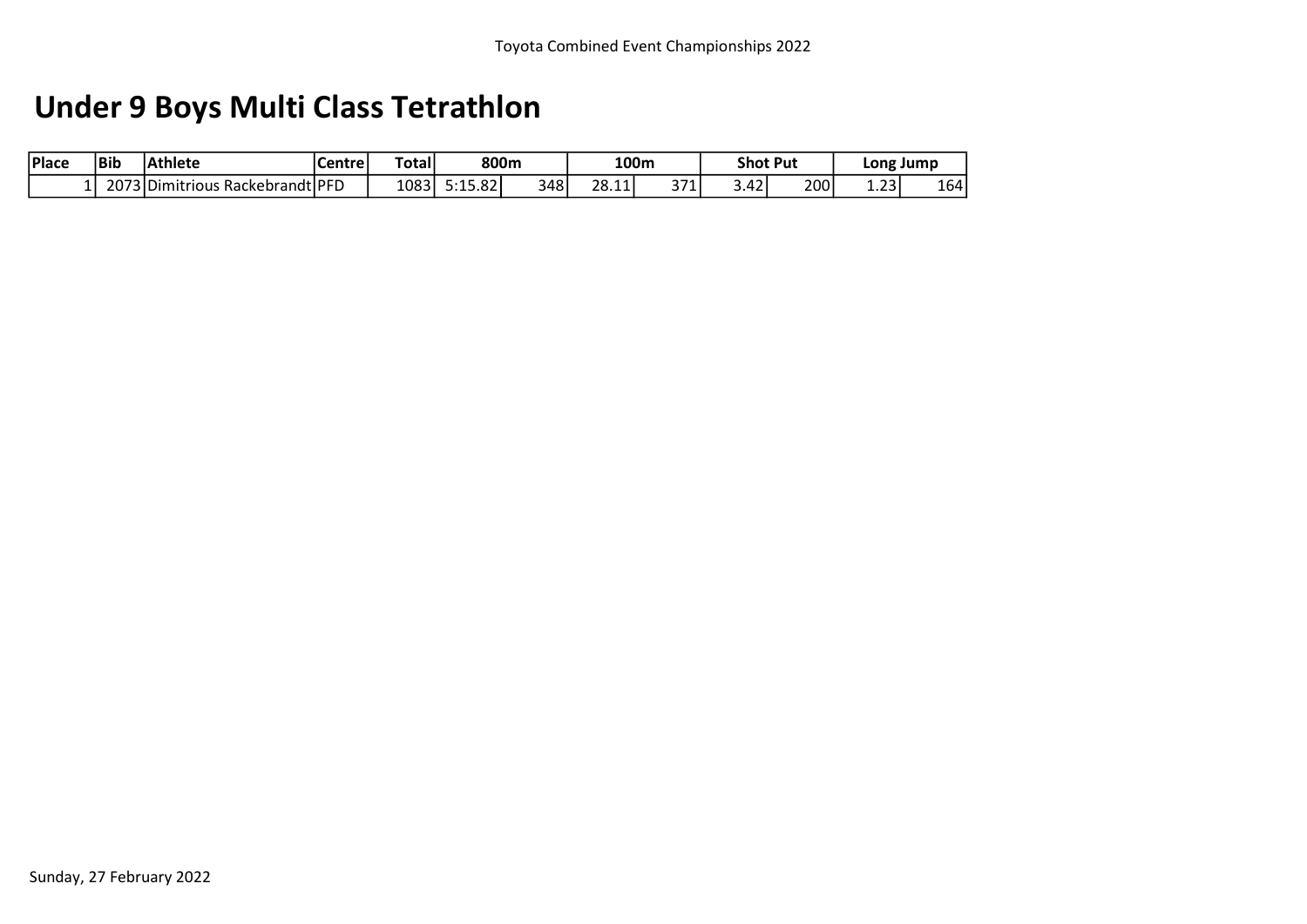### Under 10 Girls Pentathlon

| <b>Place</b>   | <b>Bib</b> | <b>Athlete</b>                 | Centre     | <b>Total</b> |      | <b>Shot Put</b> |         | 800m |      | Long Jump | 100m  |     | <b>60m Hurdles</b> |     |
|----------------|------------|--------------------------------|------------|--------------|------|-----------------|---------|------|------|-----------|-------|-----|--------------------|-----|
| $1\vert$       |            | 3028 Avalie Deboy              | <b>MTB</b> | 988          | 5.70 | 149             | 2:47.50 | 265  | 3.59 | 188       | 15.18 | 185 | 12.46              | 201 |
| $\overline{2}$ |            | 36 Chloe Mildren               | <b>WVL</b> | 817          | 5.95 | 158             | 2:54.10 | 235  | 3.39 | 172       | 15.99 | 137 | 14.01              | 115 |
| 3              |            | 5918 Grace Errington           | ADE        | 797          | 4.88 | 120             | 3:04.83 | 190  | 3.40 | 173       | 16.02 | 136 | 12.84              | 178 |
|                |            | 6006 Eva Flint                 | <b>ADE</b> | 751          | 3.30 | 65              | 2:48.13 | 263  | 3.41 | 174       | 16.63 | 104 | 13.43              | 145 |
|                |            | 3736 Ava Ehrlich               | MAG        | 743          | 4.52 | 108             | 3:01.53 | 204  | 3.25 | 161       | 16.47 | 112 | 13.20              | 158 |
| 6              |            | 4870 Achol Baak                | <b>ENF</b> | 734          | 5.32 | 136             | 3:19.88 | 135  | 3.30 | 165       | 16.79 | 96  | 12.44              | 202 |
|                |            | 4305 Aleksandra Nikonova       | <b>HCO</b> | 733          | 3.88 | 85              | 2:56.45 | 225  | 3.54 | 184       | 16.63 | 104 | 13.63              | 135 |
|                |            | 4928 Maddison Graves           | <b>ENF</b> | 733          | 4.89 | 121             | 3:04.57 | 191  | 3.20 | 157       | 16.87 | 93  | 12.96              | 171 |
| 9              |            | 4409 Jade Jarman               | GGR        | 705          | 4.62 | 111             | 3:14.70 | 153  | 3.13 | 152       | 16.27 | 122 | 13.03              | 167 |
| 10             |            | 4146 Frankie Whiteman          | <b>HIL</b> | 690          | 4.62 | 111             | 3:07.67 | 179  | 3.31 | 166       | 16.58 | 106 | 13.76              | 128 |
| 11             |            | 1245 Teanah Harris             | SAL        | 678          | 6.31 | 171             | 3:17.11 | 144  | 3.34 | 168       | 17.46 | 67  | 13.76              | 128 |
| 12             |            | 3753 Aliya Walters             | MAG        | 673          | 5.15 | 130             | 3:38.63 | 78   | 3.44 | 176       | 16.17 | 128 | 13.14              | 161 |
| 13             |            | 7273 Sophie Savage             | <b>EDI</b> | 671          | 4.14 | 94              | 3:32.98 | 94   | 3.69 | 196       | 15.70 | 154 | 13.66              | 133 |
| 14             |            | 4393 Sophia Field              | GGR        | 651          | 4.48 | 106             | 3:04.88 | 190  | 2.95 | 139       | 17.56 | 63  | 13.29              | 153 |
| 15             |            | 4355 Jade Clelland             | GGR        | 642          | 6.48 | 177             | 3:10.04 | 170  | 3.01 | 143       | 17.37 | 71  | 14.72              | 81  |
| 16             |            | 3088 Isobel Jaeger             | <b>MTB</b> | 616          | 4.76 | 116             | 3:11.00 | 166  | 2.93 | 137       | 17.07 | 83  | 14.03              | 114 |
| 17             |            | 4236 Georgia Parkin            | <b>HCO</b> | 587          | 4.34 | 101             | 3:11.92 | 163  | 3.16 | 154       | 17.43 | 68  | 14.29              | 101 |
| 18             |            | 1948 Summer Morgan             | PLY        | 586          | 6.11 | 164             | 3:40.46 | 73   | 2.78 | 126       | 16.95 | 89  | 13.64              | 134 |
| 19             |            | 6889 Esther Mann               | <b>WAC</b> | 541          | 4.88 | 120             | 3:22.74 | 125  | 2.88 | 134       | 17.54 | 64  | 14.36              | 98  |
| 20             |            | 1717 Isabella Stolle           | <b>PTA</b> | 518          | 4.32 | 101             | 3:10.15 | 170  | 3.08 | 148       | 18.01 | 47  | 15.42              | 52  |
| 21             |            | 4269 Liliana Templer           | <b>HCO</b> | 506          | 5.52 | 143             | 3:21.24 | 130  | 2.73 | 123       | 18.41 | 34  | 14.85              | 76  |
| 22             |            | 3820 Isabelle Wearn            | MAG        | 495          | 3.93 | 87              | 3:25.12 | 117  | 2.71 | 121       | 17.25 | 76  | 14.44              | 94  |
| 23             |            | 4319 Lara Hutchinson           | <b>HCO</b> | 485          | 3.13 | 60              | 3:16.64 | 146  | 2.90 | 135       | 18.14 | 42  | 14.28              | 102 |
| 24             |            | 4253 Ainsley Pryde             | <b>HCO</b> | 460          | 3.86 | 85              | 3:22.64 | 125  | 3.05 | 146       | 18.66 | 27  | 14.81              | 77  |
| 25             |            | 4878 Paige Duffy               | <b>ENF</b> | 426          | 4.94 | 123             | 3:41.21 | 71   | 2.83 | 130       | 18.16 | 42  | 15.23              | 60  |
| 26             |            | 1163 Sophie Stock              | <b>SAL</b> | 357          | 3.64 | 77              | 3:40.58 | 73   | 2.98 | 141       | 18.04 | 46  | 16.39              | 20  |
| 27             |            | 1469 Indiana Ridings           | <b>RED</b> | 356          | 2.62 | 42              | 3:26.72 | 112  | 2.48 | 106       | 18.11 | 43  | 15.41              | 53  |
| 28             |            | 4482 Rubi Fieldhouse           | GGR        | 317          | 5.73 | 151             | 4:02.68 | 27   | 2.39 | 100       | 19.87 | 3   | 15.88              | 36  |
| 29             |            | 5341 Madelyn Sloan-Fleming CDI |            | 315          | 3.44 | 70              | 3:52.84 | 45   | 2.58 | 112       | 18.75 | 24  | 15.12              | 64  |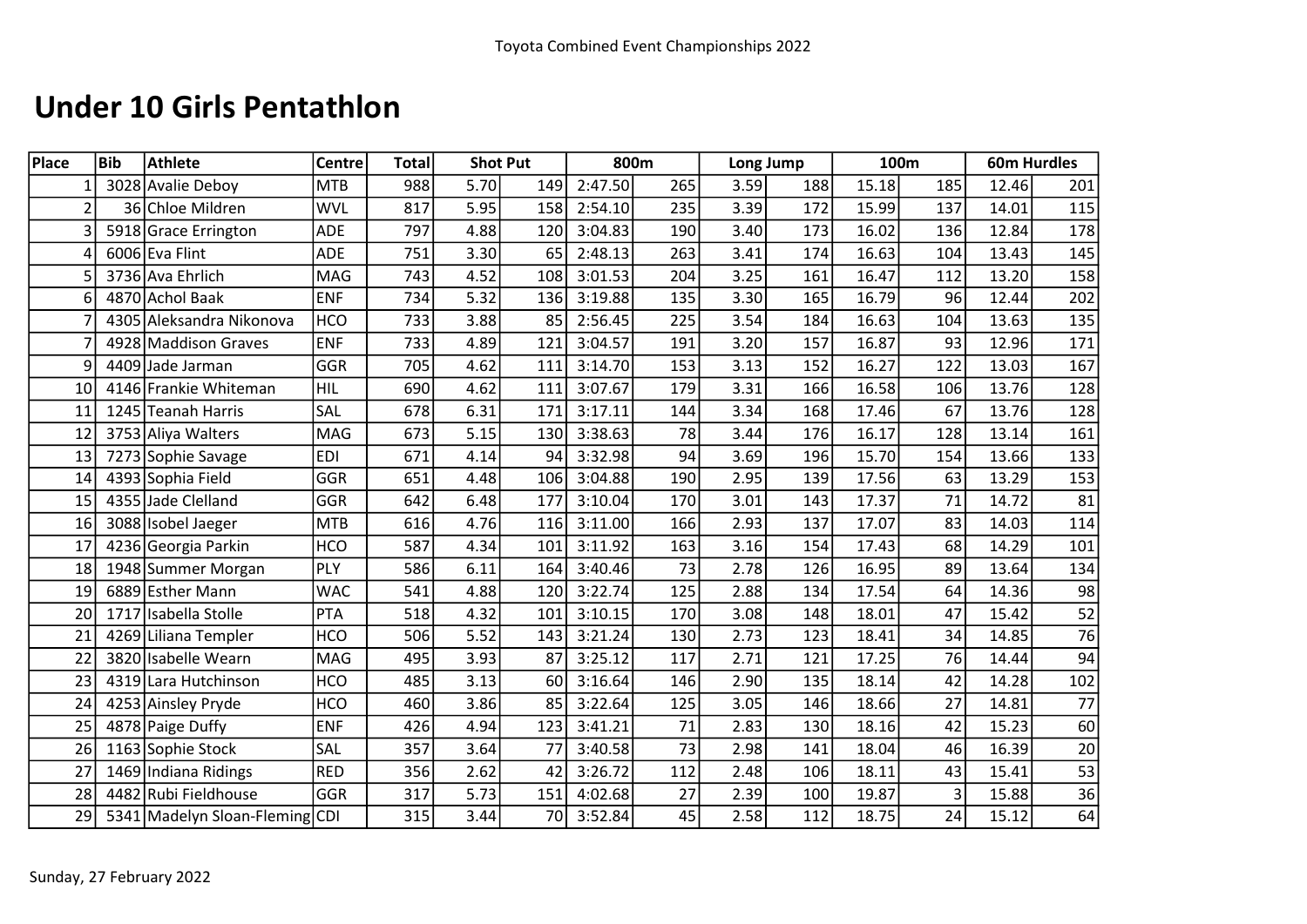| <b>Place</b> | l Bib | <b>Athlete</b>     | <b>Centre</b> | Total |       | <b>Shot Put</b> | 800m       |      |                   | Long Jump        | 100m   |     | <b>60m Hurdles</b> |          |
|--------------|-------|--------------------|---------------|-------|-------|-----------------|------------|------|-------------------|------------------|--------|-----|--------------------|----------|
| 30 l         |       | 2660 Zoe Wilson    | <b>MPA</b>    | 303   | 3.60I |                 | 76 3:55.40 | 40 I | 2.96              | 139 <sub>1</sub> | 19.79l |     | 15.65              | 44       |
| 31 l         |       | 4724 Mishri Sikand | <b>GAW</b>    | 277   | 2.95  | 53 I            | 4:50.55    | 01   | 2.94              | 138              | 18.52  | 31  | 15.34              | 55       |
| 32 I         |       | 5583 Anhad Brar    | CAM           | 262   | 4.37  | 102             | 4:55.88    |      | 2.88 <sub>1</sub> | 134              | 18.68  | 26  | 17.97              | 0        |
| 33 I         |       | 3043 Arizona Small | MTB           | 216   | 4.78  | 117             | 4:27.46    |      | 2.37              | 98               | 22.52  |     | 20.15              | 0        |
| 34           |       | 4099 Aliana Hymers | HIL           | 168   | 3.22  | 63              | 4:09.72    | 17   | 2.21              | 88               | 21.58  |     | 18.04              | $\Omega$ |
|              |       | 1813 Leni Burgoyne | <b>PTA</b>    |       |       |                 | 3:21.87    | 128  | 3.26              | 162              | 16.12  | 130 | 12.39              | 205      |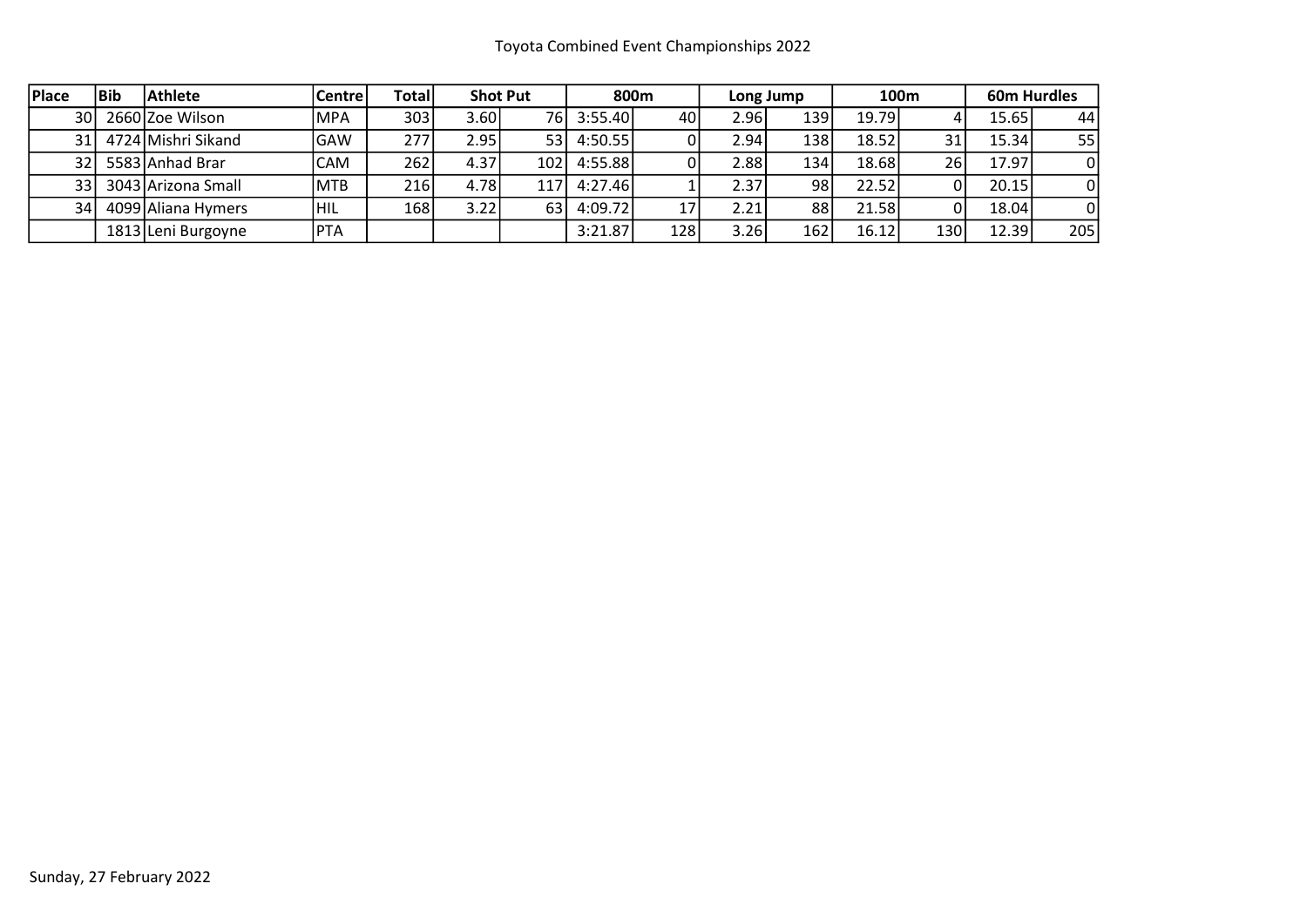# Under 10 Boys Pentathlon

| Place          | <b>Bib</b> | <b>Athlete</b>              | <b>Centre</b> | <b>Total</b> |      | Long Jump | 800m      |                | 100m  |     |       | <b>60m Hurdles</b> |           | <b>Discus</b> |
|----------------|------------|-----------------------------|---------------|--------------|------|-----------|-----------|----------------|-------|-----|-------|--------------------|-----------|---------------|
|                |            | 4297 Elijah Onyeizugbo      | <b>HCO</b>    | 1294         | 4.32 | 249       | 2:59.54   | 212            | 13.91 | 273 | 10.65 | 319                | 20.07     | 241           |
| $\overline{2}$ |            | 329 Joseph Allcock          | <b>WAC</b>    | 1196         | 3.62 | 190       | 2:43.28   | 286            | 15.46 | 168 | 11.68 | 250                | 24.78     | 302           |
| 3              |            | 4486 Bodhi Winston          | GGR           | 977          | 3.12 | 151       | 2:46.26   | 271            | 15.61 | 159 | 12.36 | 207                | 16.03     | 189           |
| 4              |            | 286 Stirling Byrt           | <b>WAC</b>    | 950          | 3.30 | 165       | 2:45.80   | 273            | 15.60 | 160 | 12.49 | 199                | 13.11     | 153           |
|                |            | 4228 Wyatt Taylor           | <b>HCO</b>    | 887          | 3.44 | 176       | 2:46.50   | 270            | 15.86 | 145 | 13.47 | 143                | 13.11     | 153           |
|                |            | 5375 Dayne Bevan            | <b>CDI</b>    | 854          | 3.32 | 167       | 3:02.55   | 199            | 16.15 | 129 | 13.54 | 139                | 18.48     | 220           |
|                |            | 3729 James Nicolitsi        | <b>MAG</b>    | 840          | 3.04 | 145       | 2:51.20   | 248            | 16.36 | 118 | 13.36 | 149                | 15.28     | 180           |
| 8              |            | 4627 Isaac Bale             | GAW           | 794          | 3.28 | 163       | 2:57.97   | 219            | 17.12 | 81  | 12.95 | 172                | 13.61     | 159           |
| q              |            | 4399 Hamish McGowan-Graeber | GGR           | 790          | 3.35 | 169       | 3:13.93   | 156            | 16.22 | 125 | 12.91 | 174                | 14.15     | 166           |
| 10             |            | 3698 Blake Haydon           | <b>MAG</b>    | 756          | 3.19 | 157       | 3:00.20   | 209            | 17.13 | 81  | 13.35 | 150                | 13.61     | 159           |
| 11             |            | 5065 Fraser McCarthy        | <b>EDI</b>    | 726          | 3.17 | 155       | 3:06.89   | 182            | 16.90 | 91  | 13.65 | 133                | 14.13     | 165           |
| 12             |            | 4128 Austin McConnell       | HIL           | 723          | 2.99 | 142       | 3:08.75   | 175            | 16.28 | 122 | 13.94 | 119                | 14.11     | 165           |
| 13             |            | 3951 Darcey Russell         | <b>INF</b>    | 714          | 3.32 | 167       | <b>DQ</b> | $\overline{0}$ | 16.77 | 97  | 12.79 | 181                | 22.23     | 269           |
| 14             |            | 4622 Kaiden Gates           | GAW           | 694          | 3.32 | 167       | 3:32.30   | 96             | 17.41 | 69  | 12.82 | 179                | 15.53     | 183           |
| 15             |            | 4242 Ethan Middleton        | <b>HCO</b>    | 689          | 3.02 | 144       | 3:17.16   | 144            | 16.36 | 118 | 12.89 | 175                | 9.51      | 108           |
| 16             |            | 1419 Jacob Barca            | <b>RED</b>    | 687          | 3.14 | 153       | 3:02.38   | 200            | 17.81 | 54  | 14.09 | 111                | 14.46     | 169           |
| 17             |            | 4646 Jason Henkel           | GAW           | 686          | 3.09 | 149       | 2:51.43   | 247            | 17.68 | 58  | 15.25 | 59                 | 14.77     | 173           |
| 18             |            | 3949 Guransh Brar           | <b>INF</b>    | 684          | 3.34 | 168       | 3:33.12   | 93             | 17.11 | 82  | 13.39 | 147                | 16.43     | 194           |
| 19             |            | 6711 Ekamjot Guron          | PLY           | 672          | 3.17 | 155       | 3:19.16   | 137            | 17.22 | 77  | 14.12 | 110                | 16.36     | 193           |
| 20             |            | 3981 Sam Nguyen             | <b>INF</b>    | 670          | 3.00 | 142       | 3:16.88   | 145            | 16.18 | 127 | 13.92 | 120                | 11.75     | 136           |
| 21             |            | 6777 Max Diestel-Feddersen  | <b>EDI</b>    | 656          | 3.40 | 173       | 3:08.09   | 177            | 16.21 | 125 | 12.79 | 181                | <b>NM</b> | 0             |
| 22             |            | 6315 Aaron Stirling         | <b>NDI</b>    | 638          | 3.08 | 148       | 3:19.74   | 135            | 17.05 | 84  | 14.17 | 107                | 14.04     | 164           |
| 23             |            | 1756 Max McEvoy             | <b>PTA</b>    | 581          | 2.96 | 139       | 3:07.07   | 181            | 18.18 | 41  | 14.10 | 111                | 9.56      | 109           |
| 24             |            | 1187 Lachlan Yeates         | SAL           | 536          | 2.77 | 126       | 3:44.06   | 64             | 18.73 | 25  | 14.11 | 110                | 17.71     | 211           |
| 25             |            | 649 Sebastian Pena          | <b>TTG</b>    | 385          | 2.57 | 112       | 3:16.74   | 145            | 19.77 | 5   | 16.35 | 21                 | 8.99      | 102           |
| 26             |            | 46 Lewis Lo Basso           | <b>WVL</b>    | 279          | 2.49 | 106       | 3:39.14   | 77             | 19.88 | 3   | 17.65 | 0                  | 8.28      | 93            |
|                |            | 3094 Archer Maher           | <b>MTB</b>    |              | 3.42 | 174       | 2:53.84   | 237            |       |     |       |                    |           |               |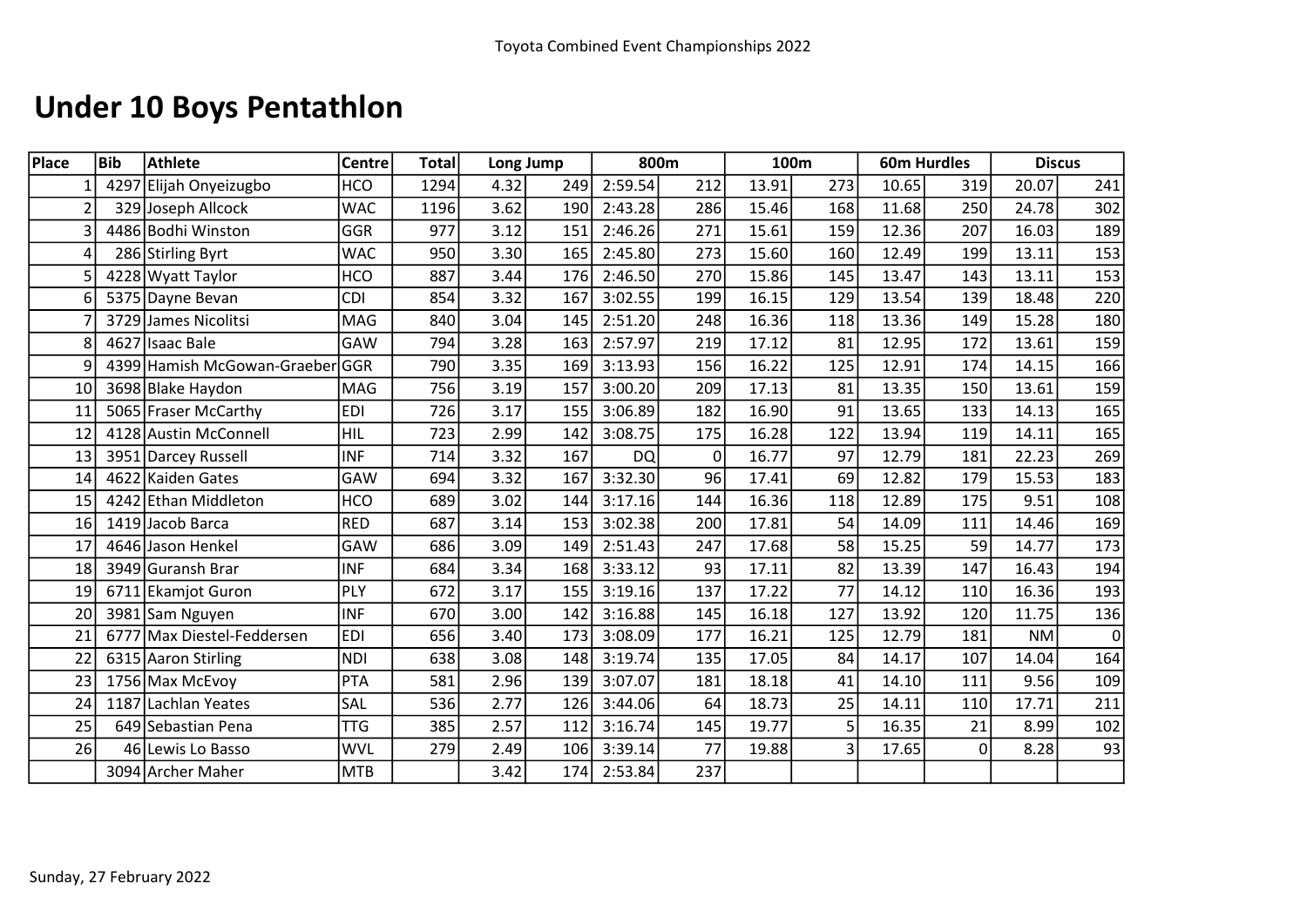### Under 11 Girls Pentathlon

| Place    | <b>Bib</b> | <b>Athlete</b>                   | <b>Centre</b> | <b>Total</b> |         | 800m           |       | <b>Discus</b> |       | 80m Hurdles | 100m  |                | Long Jump |     |
|----------|------------|----------------------------------|---------------|--------------|---------|----------------|-------|---------------|-------|-------------|-------|----------------|-----------|-----|
| $1\vert$ |            | 848 Madison Meek                 | <b>TTG</b>    | 1046         | 2:49.42 | 257            | 19.55 | 234           | 16.22 | 159         | 14.99 | 198            | 3.72      | 198 |
|          |            | 3741 Maia Burdon                 | <b>MAG</b>    | 1037         | 2:42.93 | 287            | 16.98 | 201           | 15.25 | 210         | 15.33 | 176            | 3.28      | 163 |
| 3        |            | 6983 Ivy Strawhorn               | <b>MTB</b>    | 998          | 2:34.35 | 330            | 16.53 | 196           | 16.83 | 129         | 15.50 | 166            | 3.45      | 177 |
|          |            | 2971 Lilliana Hoffman            | <b>MTB</b>    | 970          | 3:01.18 | 205            | 8.56  | 96            | 15.08 | 219         | 13.90 | 274            | 3.44      | 176 |
| 5        |            | 658 Willow Borthwick             | <b>TTG</b>    | 943          | 2:43.51 | 284            | 14.91 | 175           | 16.90 | 126         | 15.20 | 184            | 3.41      | 174 |
| 6        |            | 5160 Annabelle Fountain          | <b>EDI</b>    | 936          | 2:56.38 | 225            | 15.18 | 179           | 15.82 | 179         | 15.45 | 169            | 3.54      | 184 |
|          |            | 2760 Ada Idika Uduma             | <b>MPA</b>    | 904          | 3:02.45 | 200            | 21.55 | 260           | 16.93 | 124         | 15.11 | 190            | 2.83      | 130 |
| 8        |            | 4145 Lola Whiteman               | <b>HIL</b>    | 902          | 2:52.75 | 241            | 14.66 | 172           | 15.82 | 179         | 15.77 | 150            | 3.23      | 160 |
| 9        |            | 1715 Olivia Langston             | <b>PTA</b>    | 848          | 3:03.46 | 196            | 16.39 | 194           | 17.66 | 92          | 15.59 | 160            | 3.81      | 206 |
| 10       |            | 4044 Violette Smith              | <b>HIL</b>    | 834          | 2:41.98 | 292            | 11.47 | 132           | 16.98 | 122         | 16.06 | 133            | 3.17      | 155 |
| 11       |            | 5991 Tildie Fogden               | <b>ADE</b>    | 804          | 3:06.47 | 184            | 16.17 | 191           | 17.15 | 114         | 16.05 | 134            | 3.50      | 181 |
| 12       |            | 3696 Freya Petersen              | MAG           | 759          | 3:04.62 | 191            | 12.88 | 150           | 16.62 | 139         | 16.12 | 130            | 3.09      | 149 |
| 13       |            | 3722 Hayley Redman               | <b>MAG</b>    | 725          | 2:56.64 | 224            | 12.69 | 147           | 18.07 | 76          | 16.19 | 126            | 3.13      | 152 |
| 14       |            | 1181 Taylah Heitmann             | SAL           | 684          | 3:20.96 | 131            | 15.17 | 178           | 17.43 | 102         | 16.38 | 116            | 3.19      | 157 |
| 15       |            | 5105 Martha Edson                | <b>EDI</b>    | 679          | 3:33.10 | 93             | 16.52 | 196           | 17.02 | 120         | 16.79 | 96             | 3.41      | 174 |
| 15       |            | 1876 Camille D'Arsie-Hausler PLY |               | 679          | 3:07.50 | 180            | 12.36 | 143           | 18.04 | 77          | 16.44 | 113            | 3.31      | 166 |
| 17       |            | 5165 Holly Florence              | <b>EDI</b>    | 656          | 2:55.08 | 231            | 12.44 | 144           | 19.04 | 41          | 16.74 | 99             | 2.98      | 141 |
| 18       |            | 1862 Chloe King                  | <b>PTA</b>    | 636          | 3:08.28 | 177            | 11.05 | 127           | 17.92 | 81          | 16.49 | 111            | 2.97      | 140 |
| 19       |            | 5154 Matilda George              | <b>EDI</b>    | 596          | 3:08.06 | 178            | 12.80 | 149           | 18.99 | 43          | 17.34 | 72             | 3.15      | 154 |
| 20       |            | 814 Sienna Harris                | <b>TTG</b>    | 589          | 3:06.80 | 182            | 9.54  | 108           | 18.68 | 53          | 16.72 | 100            | 3.05      | 146 |
| 21       |            | 1088 Ailie Scott                 | SCO           | 561          | 3:27.27 | 111            | 18.56 | 222           | 18.46 | 61          | 17.50 | 65             | 2.42      | 102 |
| 22       |            | 5951 Charlotte Stadoliukas       | <b>ADE</b>    | 511          | 3:16.99 | 145            | 13.23 | 154           | 20.34 | 8           | 17.57 | 63             | 2.98      | 141 |
| 23       |            | 3974 Jodie Hayward               | <b>INF</b>    | 499          | 3:09.17 | 173            | 10.42 | 119           | 19.11 | 39          | 18.23 | 39             | 2.82      | 129 |
| 24       |            | 2 Rosalie Girdler                | <b>WVL</b>    | 467          | 3:40.26 | 74             | 17.15 | 204           | 19.12 | 38          | 18.42 | 33             | 2.66      | 118 |
| 25       |            | 2722 Kayley Bayram               | <b>MPA</b>    | 459          | 3:34.01 | 91             | 11.81 | 136           | 18.69 | 53          | 18.04 | 46             | 2.87      | 133 |
| 26       |            | 2651 April Crispe                | <b>MPA</b>    | 446          | 4:03.00 | 26             | 13.37 | 156           | 18.60 | 56          | 16.87 | 93             | 2.62      | 115 |
| 27       |            | 427 Madison Colville             | <b>WAC</b>    | 394          | 3:54.04 | 42             | 14.10 | 165           | 21.37 | $\mathbf 0$ | 17.90 | 50             | 2.92      | 137 |
| 28       |            | 4938 Ellie Cannan                | <b>ENF</b>    | 379          | 3:48.06 | 55             | 12.10 | 140           | 19.30 | 33          | 18.23 | 39             | 2.57      | 112 |
| 29       |            | 4591 Lilly Taylor                | GAW           | 177          | 4:57.90 | $\overline{0}$ | 9.72  | 111           | 33.40 | $\mathbf 0$ | 22.91 | $\overline{0}$ | 1.86      | 66  |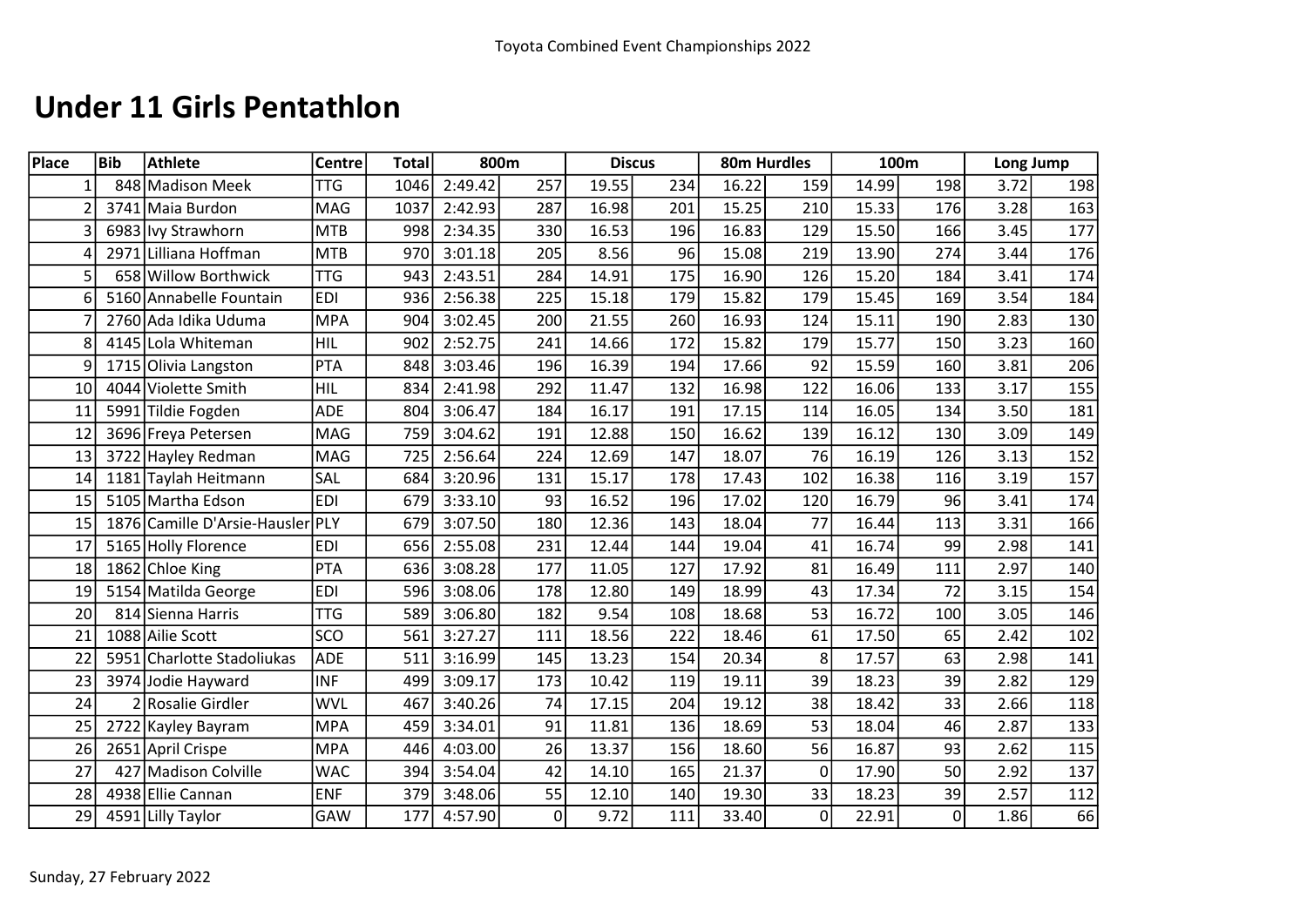#### Toyota Combined Event Championships 2022

| 'Place | Bib | Athlete             | Centre        | <b>Total</b> | 800m                            |     | <b>Discus</b>  |     |       | 80m Hurdles |       | 100m      |                       | Long Jump |
|--------|-----|---------------------|---------------|--------------|---------------------------------|-----|----------------|-----|-------|-------------|-------|-----------|-----------------------|-----------|
|        |     | 1884 Sophie North   | l DI V<br>. . |              |                                 |     | 75<br><u>.</u> | 111 | 18.52 | 59          | ا9.08 | . –<br>∸' |                       |           |
|        |     | 4374 Madison Girvan | <b>GGR</b>    |              | -53<br>າ.າາ<br>J. <i>ll.J</i> J | 126 | 14.25          | 167 |       |             | 16.09 | 132       | $\sim$ $\sim$<br>J.JJ | 167       |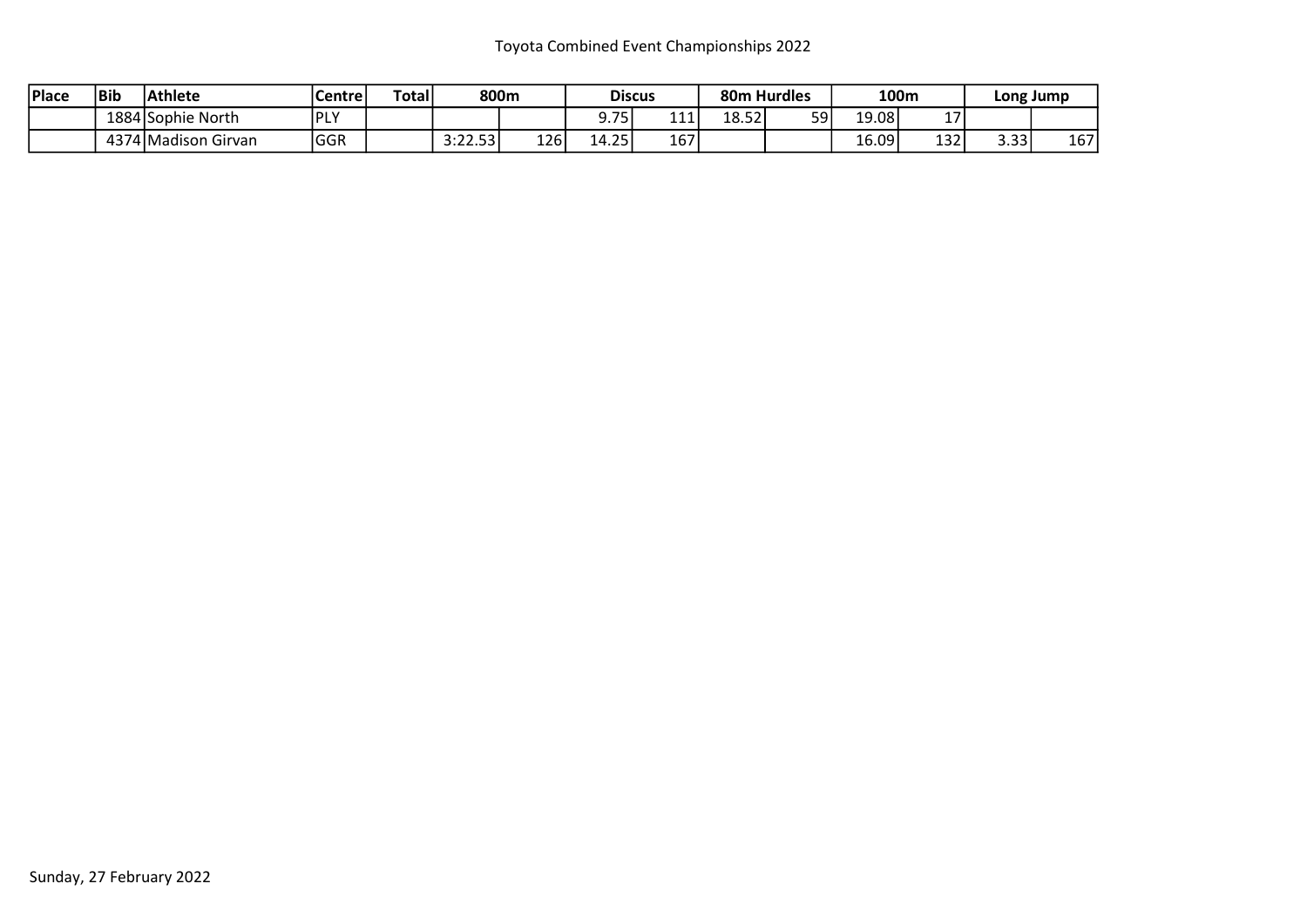# Under 11 Boys Pentathlon

| <b>Place</b>    | <b>Bib</b> | <b>Athlete</b>            | Centre     | Total |      | Long Jump |         | 800m |      | <b>Shot Put</b> |       | 80m Hurdles | 100m  |                 |
|-----------------|------------|---------------------------|------------|-------|------|-----------|---------|------|------|-----------------|-------|-------------|-------|-----------------|
|                 |            | 5742 Oliver Schmidt       | <b>BVA</b> | 1156  | 4.13 | 232       | 2:54.05 | 236  | 7.15 | 202             | 14.57 | 249         | 14.41 | 237             |
| 2               |            | 1635 Thomas Ozols         | <b>PTA</b> | 1150  | 3.68 | 195       | 2:45.88 | 273  | 7.75 | 223             | 14.87 | 231         | 14.53 | 228             |
| 3               |            | 3721 Kristof Jacob        | MAG        | 1137  | 4.08 | 228       | 2:55.52 | 229  | 6.84 | 190             | 14.21 | 270         | 14.65 | 220             |
| 4               |            | 6298 Luke Carr            | SAL        | 1074  | 3.88 | 211       | 2:52.59 | 242  | 7.40 | 211             | 15.40 | 202         | 14.83 | 208             |
| 5               |            | 1168 Jack Power           | SAL        | 1069  | 3.74 | 200       | 2:43.54 | 284  | 8.52 | 251             | 15.74 | 183         | 15.74 | 151             |
| 6               |            | 1622 Zindel Denisoff      | <b>PTA</b> | 983   | 3.85 | 209       | 2:56.17 | 226  | 4.89 | 121             | 14.22 | 269         | 15.62 | 158             |
|                 |            | 5935 Jack Jarvis          | <b>ADE</b> | 938   | 3.79 | 204       | 3:01.61 | 203  | 6.10 | 164             | 15.58 | 192         | 15.34 | 175             |
| 8               |            | 743 Eddie Goodall         | <b>TTG</b> | 917   | 3.43 | 175       | 2:41.10 | 296  | 6.42 | 175             | 16.98 | 122         | 15.79 | 149             |
| 9               |            | 4019 Brody Hewlett        | <b>HIL</b> | 908   | 3.14 | 153       | 2:38.45 | 309  | 5.83 | 154             | 16.70 | 135         | 15.65 | 157             |
| 10 <sup>1</sup> |            | 4259 Lenny Caldwell       | <b>HCO</b> | 902   | 3.75 | 201       | 2:58.32 | 217  | 5.21 | 132             | 15.77 | 182         | 15.43 | 170             |
| 11              |            | 4304 Rajabu Waziri        | <b>HCO</b> | 893   | 3.93 | 216       | 3:12.22 | 162  | 7.62 | 219             | 17.09 | 117         | 15.28 | 179             |
| 12              |            | 650 Patrick Pena          | <b>TTG</b> | 875   | 3.11 | 151       | 2:49.14 | 258  | 6.80 | 189             | 16.61 | 140         | 15.99 | 137             |
| 13              |            | 4886 Liam Kowald          | ENF        | 858   | 3.66 | 193       | 3:18.00 | 141  | 7.86 | 227             | 16.30 | 155         | 15.90 | 142             |
| 14              |            | 7307 James Lloyd          | <b>ASP</b> | 843   | 3.58 | 187       | 3:39.61 | 75   | 7.59 | 217             | 16.41 | 149         | 14.72 | 215             |
| 15              |            | 1936 Marshall Lockett     | PLY        | 829   | 3.34 | 168       | 3:11.24 | 165  | 6.95 | 194             | 15.66 | 188         | 16.42 | 114             |
| 16              |            | 2393 Ashton Wall          | <b>NOA</b> | 782   | 3.97 | 219       | 3:13.52 | 157  | 5.20 | 132             | 17.49 | 99          | 15.34 | 175             |
| 17              |            | 320 Tyler Bell            | <b>WAC</b> | 756   | 3.31 | 166       | 3:17.70 | 142  | 6.32 | 172             | 17.08 | 118         | 15.62 | 158             |
| 18              |            | 1211 Riley Hill           | SAL        | 742   | 3.25 | 161       | 3:14.97 | 152  | 8.62 | 255             | 18.14 | 73          | 16.70 | 101             |
| 19              |            | 2030 Ivan Schumann        | PFD        | 731   | 3.54 | 184       | 3:02.16 | 201  | 6.00 | 160             | 17.52 | 98          | 16.97 | 88              |
| 20              |            | 3655 Sebastian Cherry     | MAG        | 627   | 2.84 | 131       | 3:01.73 | 203  | 7.07 | 199             | 19.30 | 33          | 17.61 | 61              |
| 21              |            | 4909 Anantpreet Sidhu ENF |            | 608   | 2.74 | 124       | 2:58.55 | 216  | 5.10 | 128             | 18.38 | 64          | 17.24 | 76              |
| 22              |            | 3975 Calin Hayward        | <b>INF</b> | 585   | 3.29 | 164       | 3:04.09 | 193  | 4.56 | 109             | 18.29 | 67          | 17.84 | $\overline{52}$ |
| 23              |            | 1961 Joshua Mendham PLY   |            | 584   | 2.90 | 135       | 3:38.19 | 79   | 5.25 | 133             | 17.59 | 95          | 15.90 | 142             |
| 24              |            | 1648 Tavian Nash          | PTA        | 519   | 2.71 | 121       | 3:19.20 | 137  | 4.98 | 124             | 18.16 | 72          | 17.52 | 65              |
| 25              |            | 2061 Jaxon Freisler       | PFD        | 436   | 2.89 | 134       | 3:31.41 | 98   | 4.97 | 124             | 19.85 | 18          | 17.58 | 62              |
| 26              |            | 842 Lutfi Fatungase       | <b>TTG</b> | 246   | 2.25 | 90        | 3:50.31 | 50   | 4.11 | 93              | 21.41 | 0           | 19.27 | 13              |
| 26              |            | 3452 Seth Laffin          | <b>MCO</b> | 246   | 2.11 | 81        | 4:22.92 | 4    | 5.69 | 149             | 21.44 | 0           | 19.29 | $\overline{12}$ |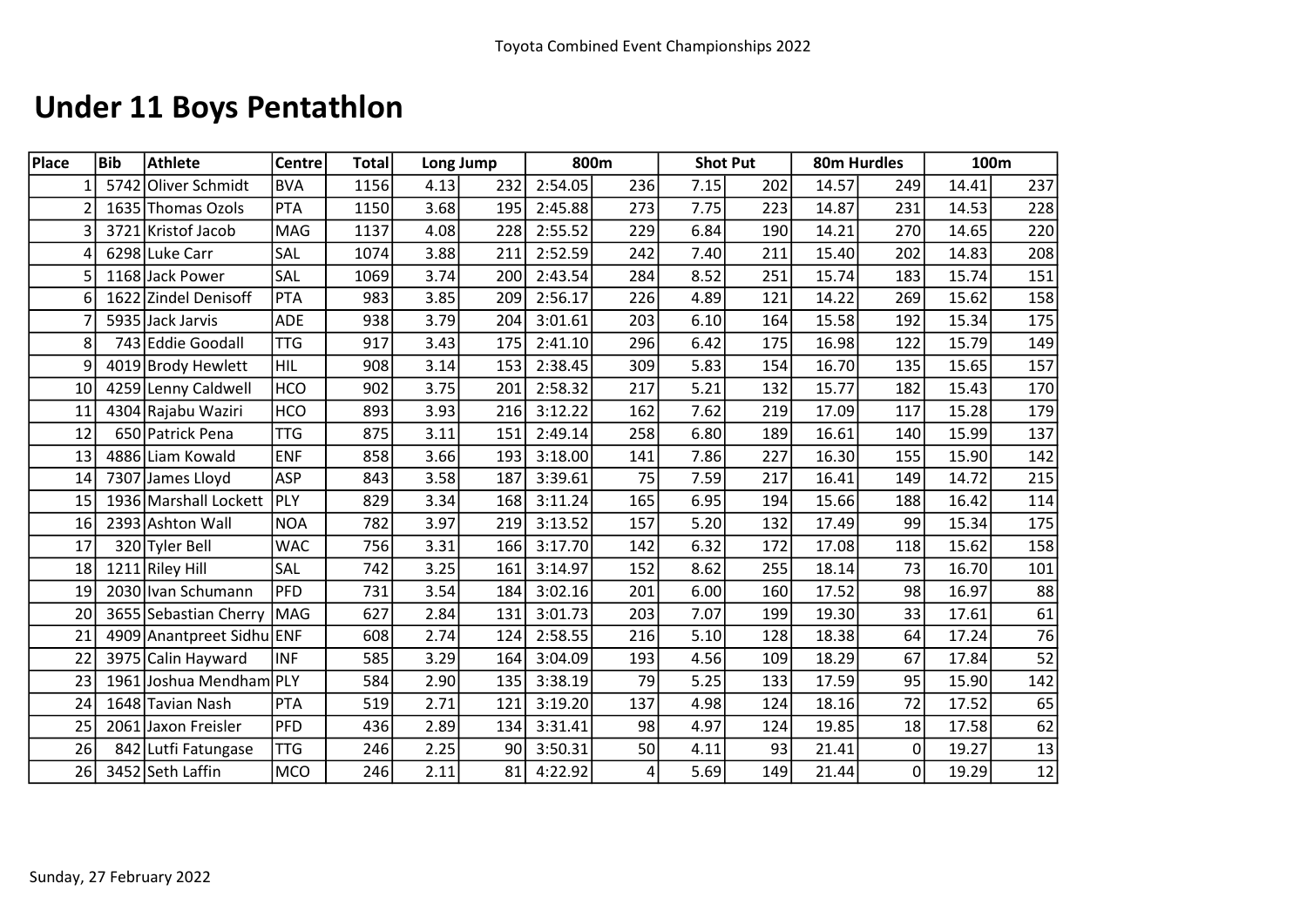### Under 12 Girls Pentathlon

| Place | <b>Bib</b> | <b>Athlete</b>        | <b>Centre</b> | <b>Total</b> |      | <b>Shot Put</b> | 800m    |     | Long Jump |     | 80m Hurdles |                | 100m  |      |
|-------|------------|-----------------------|---------------|--------------|------|-----------------|---------|-----|-----------|-----|-------------|----------------|-------|------|
|       |            | 3754 Mali Walters     | MAG           | 1356         | 7.71 | 222             | 2:46.66 | 269 | 4.18      | 237 | 13.39       | 321            | 13.47 | 307  |
|       |            | 3845 Ashleigh Heggie  | <b>LYN</b>    | 1323         | 9.29 | 279             | 2:35.31 | 325 | 4.17      | 236 | 14.54       | 250            | 14.46 | 233  |
|       |            | 5064 Scarlett Budgen  | <b>EDI</b>    | 1309         | 7.07 | 199             | 2:36.90 | 317 | 4.17      | 236 | 14.08       | 278            | 13.83 | 279  |
|       |            | 3735 Mia Ehrlich      | MAG           | 1274         | 8.23 | 241             | 2:48.72 | 260 | 4.11      | 231 | 13.57       | 309            | 14.46 | 233  |
| 5     |            | 321 Ruby Carney       | <b>WAC</b>    | 1181         | 6.50 | 178             | 2:44.36 | 280 | 4.07      | 227 | 14.81       | 235            | 14.07 | 261  |
| 6     |            | 4034 Maggie Robinson  | <b>HIL</b>    | 1089         | 8.77 | 260             | 2:40.13 | 301 | 3.76      | 202 | 16.91       | 125            | 14.94 | 201  |
|       |            | 4958 Bianca Mercuri   | <b>ENF</b>    | 900          | 7.73 | 223             | 3:19.20 | 137 | 3.56      | 185 | 16.03       | 168            | 15.16 | 187  |
|       |            | 2566 Helayna White    | <b>MBR</b>    | 868          | 6.97 | 195             | 3:00.30 | 209 | 2.85      | 131 | 16.11       | 164            | 15.44 | 169  |
| q     |            | 5946 Lucille Trengove | <b>ADE</b>    | 854          | 5.79 | 153             | 3:24.13 | 121 | 3.76      | 202 | 16.75       | 133            | 14.29 | 245  |
| 10    |            | 1945 Willow Morgan    | PLY           | 852          | 6.51 | 178             | 3:11.49 | 165 | 4.03      | 224 | 18.85       | 47             | 14.39 | 238  |
| 11    |            | 1645 Alanah Ueding    | PTA           | 849          | 5.89 | 156             | 3:00.02 | 210 | 3.79      | 204 | 17.69       | 91             | 15.13 | 188  |
| 12    | 4277       | Abbey Millwood        | <b>HCO</b>    | 839          | 6.08 | 163             | 3:22.29 | 127 | 3.59      | 188 | 16.74       | 133            | 14.54 | 228  |
| 13    |            | 5403 Laci Galanos     | <b>CDI</b>    | 802          | 4.93 | 122             | 3:10.03 | 170 | 3.75      | 201 | 16.96       | 123            | 15.17 | 186  |
| 14    |            | 5037 Tylah Armstrong  | <b>ENF</b>    | 794          | 6.03 | 161             | 3:07.91 | 178 | 3.71      | 197 | 17.53       | 98             | 15.59 | 160  |
| 15    |            | 754 Jemma Bossy       | <b>TTG</b>    | 787          | 5.76 | 152             | 3:00.79 | 207 | 3.91      | 214 | 19.26       | 34             | 15.26 | 180  |
| 16    |            | 5239 Talia Cenko      | <b>EDI</b>    | 783          | 7.22 | 204             | 3:09.68 | 171 | 3.27      | 163 | 18.43       | 62             | 15.22 | 183  |
| 17    |            | 1616 Poppy Challis    | PTA           | 758          | 7.83 | 226             | 3:20.29 | 133 | 3.07      | 148 | 16.98       | 122            | 16.14 | 129  |
| 18    |            | 1205 Kayla Thompson   | SAL           | 676          | 5.87 | 156             | 3:16.08 | 148 | 3.46      | 177 | 18.53       | 58             | 16.00 | 137  |
| 19    |            | 5163 Milla Causby     | <b>EDI</b>    | 655          | 4.49 | 107             | 3:07.76 | 179 | 3.32      | 167 | 18.31       | 66             | 16.01 | 136  |
| 20    |            | 4270 Aurora Templer   | <b>HCO</b>    | 619          | 6.45 | 176             | 3:14.12 | 155 | 3.27      | 163 | 18.95       | 44             | 17.13 | 81   |
| 21    |            | 990 Isla Catt         | SOH           | 593          | 6.88 | 192             | 3:27.21 | 111 | 3.22      | 159 | 19.46       | 28             | 16.64 | 103  |
| 22    |            | 1636 Jemma Porter     | PTA           | 584          | 5.36 | 137             | 3:25.11 | 117 | 3.52      | 182 | 19.82       | 19             | 16.14 | 129  |
| 23    |            | 5744 Asha Rowe        | <b>BVA</b>    | 570          | 5.99 | 160             | 3:12.36 | 161 | 2.85      | 131 | 20.13       | 12             | 16.59 | 106  |
| 24    |            | 4628 Ella Bale        | GAW           | 562          | 6.22 | 168             | 3:10.61 | 168 | 2.83      | 130 | 19.82       | 19             | 17.22 | $77$ |
| 25    |            | 5613 Charlize Izzini  | CAM           | 497          | 4.91 | 121             | 3:17.63 | 142 | 2.87      | 133 | 19.24       | 35             | 17.48 | 66   |
| 26    |            | 4295 Sienna McCrindle | <b>HCO</b>    | 496          | 6.82 | 190             | 4:22.96 | 4   | 3.28      | 163 | 19.37       | 31             | 16.54 | 108  |
| 27    |            | 1406 Sirat Kaur       | <b>RIB</b>    | 484          | 5.07 | 127             | 3:24.27 | 120 | 2.43      | 102 | 20.37       | $\overline{7}$ | 16.16 | 128  |
| 28    |            | 4356 Jessica Clelland | GGR           | 439          | 5.38 | 138             | 3:28.81 | 106 | 3.26      | 162 | 25.92       | 0              | 18.43 | 33   |
| 29    |            | 4098 Majandra Hymers  | HIL           | 346          | 4.40 | 104             | 3:29.11 | 105 | 2.52      | 108 | 21.18       | 0              | 18.58 | 29   |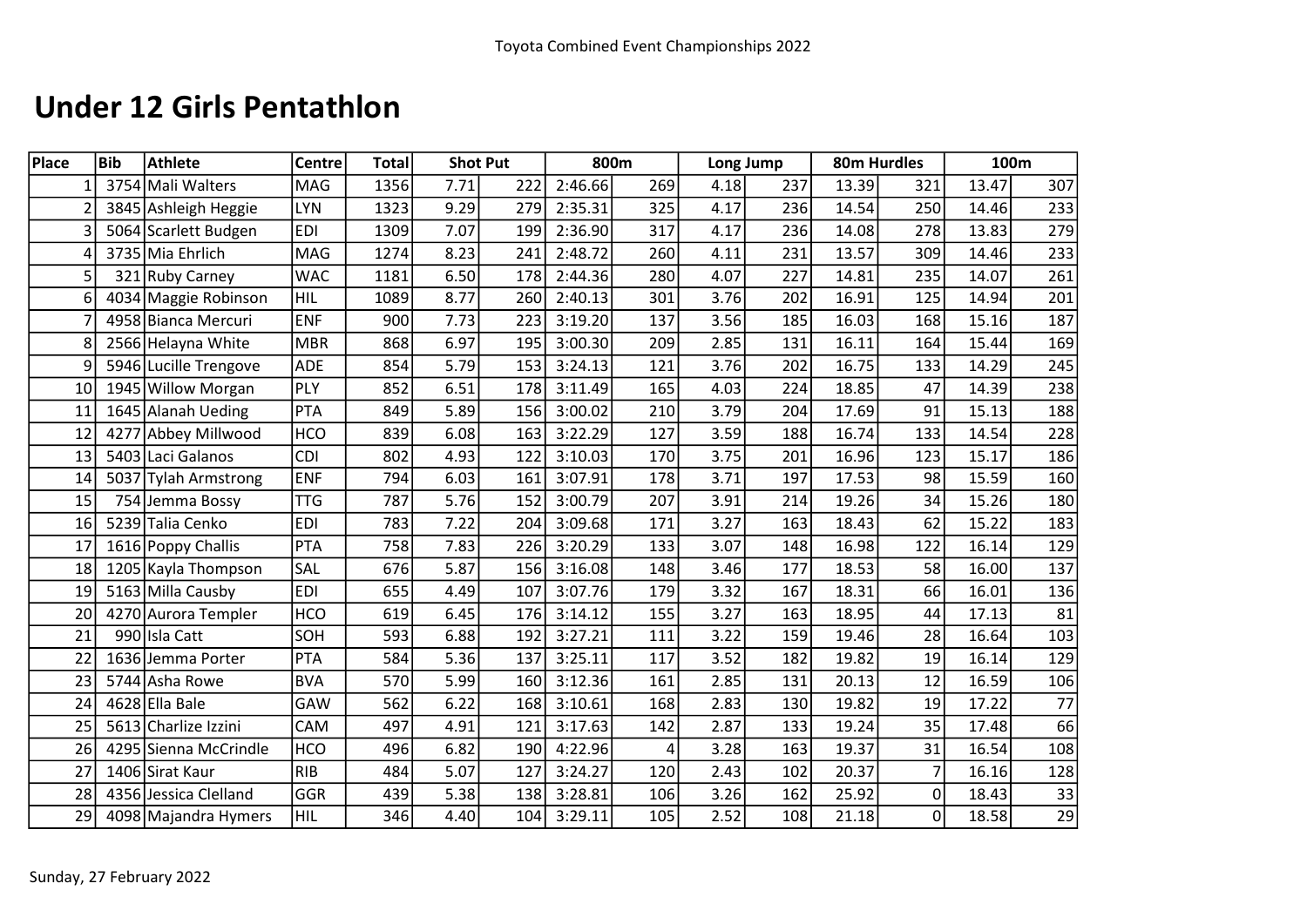| <b>Place</b> | <b>IBib</b> | <b>Athlete</b>                | Centre     | <b>Total</b> | <b>Shot Put</b> |       |             | 800m |      | Long Jump |       | 80m Hurdles |       | 100m            |
|--------------|-------------|-------------------------------|------------|--------------|-----------------|-------|-------------|------|------|-----------|-------|-------------|-------|-----------------|
| 30 L         |             | 4254 Bonnie Pryde             | <b>HCO</b> | 196          | 3.38            |       | 68 4:05.81  | 22   | 2.34 | 96        | 30.05 |             | 19.40 | 10 <sub>l</sub> |
|              |             | 3656 Isabelle Cherry          | MAG        |              | 8.37            |       | 246 2:47.88 | 264  |      |           |       |             |       |                 |
|              |             | 3687 Maya Galluccio           | MAG        |              | 5.35            | 137 l |             |      | 3.07 | 148 l     |       |             |       |                 |
|              |             | 3556 Jaya Venables Miller MCO |            |              |                 |       |             |      | 3.80 | 205       | 17.14 | 115         | 13.81 | 281             |
|              |             | 2320 Ellen Davis              | <b>NDI</b> |              | 6.29            | 171 l | 4:29.91     |      |      |           |       |             |       |                 |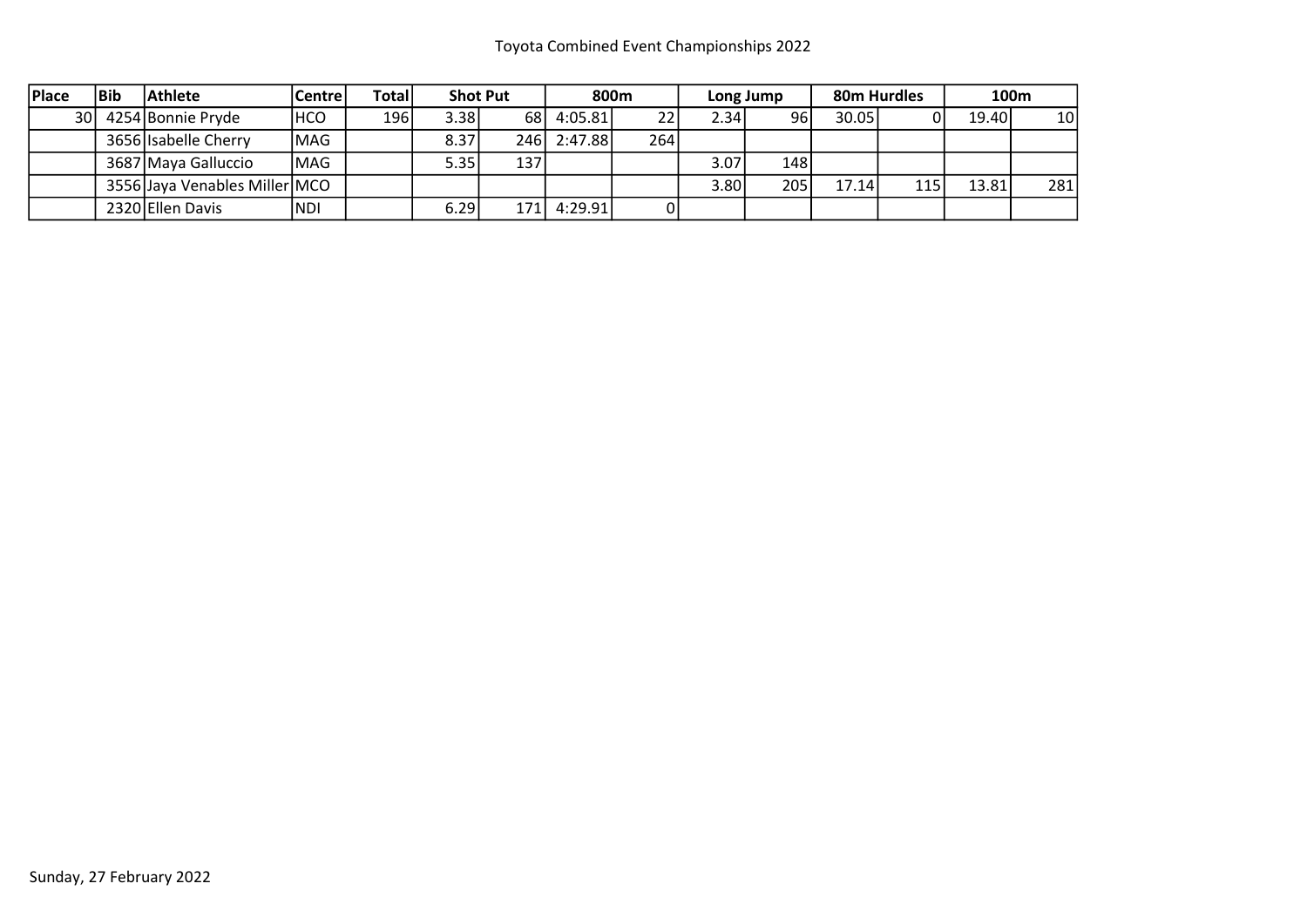# Under 12 Boys Pentathlon

| Place           | <b>Bib</b> | <b>Athlete</b>             | <b>Centre</b> | <b>Total</b> | 800m    |     |       | <b>Discus</b> | 80m Hurdles |     |       | 100m | Long Jump |                |
|-----------------|------------|----------------------------|---------------|--------------|---------|-----|-------|---------------|-------------|-----|-------|------|-----------|----------------|
|                 |            | 4483 Hunter Fieldhouse     | <b>GGR</b>    | 1470         | 2:31.22 | 347 | 24.31 | 296           | 14.05       | 280 | 13.96 | 270  | 4.64      | 277            |
|                 |            | 4298 Joshua Onyeizugbo HCO |               | 1397         | 2:49.07 | 258 | 18.08 | 215           | 13.50       | 314 | 13.58 | 299  | 5.01      | 311            |
|                 |            | 4094 Hugo Gwynne           | HIL           | 1393         | 2:38.63 | 308 | 19.80 | 237           | 13.37       | 322 | 13.67 | 292  | 4.15      | 234            |
|                 |            | 6032 Aleksander Boruc      | <b>ADE</b>    | 1277         | 2:30.22 | 352 | 20.99 | 253           | 14.79       | 236 | 14.84 | 207  | 4.09      | 229            |
|                 |            | 1954 Cruz Campbell         | PLY           | 1227         | 2:41.15 | 296 | 26.13 | 320           | 15.00       | 224 | 15.55 | 163  | 4.03      | 224            |
| 6               |            | 5911 Myles Kidd            | <b>ADE</b>    | 1191         | 2:31.14 | 347 | 14.26 | 167           | 15.17       | 214 | 14.43 | 235  | 4.08      | 228            |
|                 |            | 806 Samuel Robinson        | TTG           | 1162         | 2:46.40 | 271 | 17.79 | 212           | 14.66       | 243 | 14.73 | 215  | 4.00      | 221            |
| 8               |            | 5974 Matthew Cantone       | <b>ADE</b>    | 981          | 2:37.66 | 313 | 13.94 | 163           | 17.40       | 103 | 14.84 | 207  | 3.68      | 195            |
| 9               |            | 727 Bodhi Houston          | TTG           | 978          | 2:50.24 | 253 | 18.36 | 219           | 13.73       | 299 | 14.85 | 207  | NM        | $\overline{0}$ |
| 10 <sub>l</sub> |            | 6033 Riley Whelan          | <b>ADE</b>    | 920          | 3:04.73 | 191 | 16.23 | 192           | 15.87       | 177 | 15.15 | 187  | 3.40      | 173            |
| 11              |            | 752 Harrison Green         | TTG           | 895          | 2:39.93 | 302 | 14.87 | 175           | 17.24       | 110 | 16.16 | 128  | 3.49      | 180            |
| 12              |            | 6539 Ollie Agelis          | <b>PLY</b>    | 875          | 3:06.26 | 185 | 15.84 | 187           | 16.93       | 124 | 15.23 | 182  | 3.70      | 197            |
| 13              |            | 3760 Toby Noble            | MAG           | 805          | 2:56.23 | 226 | 16.92 | 201           | 19.51       | 27  | 15.45 | 169  | 3.52      | 182            |
| 14              |            | 4475 Jack Weaver           | <b>GGR</b>    | 760          | 3:18.76 | 138 | 14.76 | 173           | 16.92       | 125 | 15.60 | 160  | 3.29      | 164            |
| 15              |            | 4364 Lincoln Sullivan      | <b>GGR</b>    | 677          | 2:56.19 | 226 | 11.45 | 132           | 19.04       | 41  | 16.49 | 111  | 3.32      | 167            |
| 16              |            | 47 Andre Lo Basso          | <b>WVL</b>    | 628          | 2:51.65 | 246 | 12.04 | 139           | 18.88       | 46  | 17.59 | 62   | 2.90      | 135            |
| 17              |            | 159 Zachary Rositano       | WVL           | 546          | 3:18.26 | 140 | 13.61 | 159           | 19.16       | 37  | 16.88 | 92   | 2.66      | 118            |
|                 |            | 1762 Jackson Truong        | PTA           |              | 2:57.08 | 222 | 10.52 | 120           | 18.30       | 67  | 15.34 | 175  |           |                |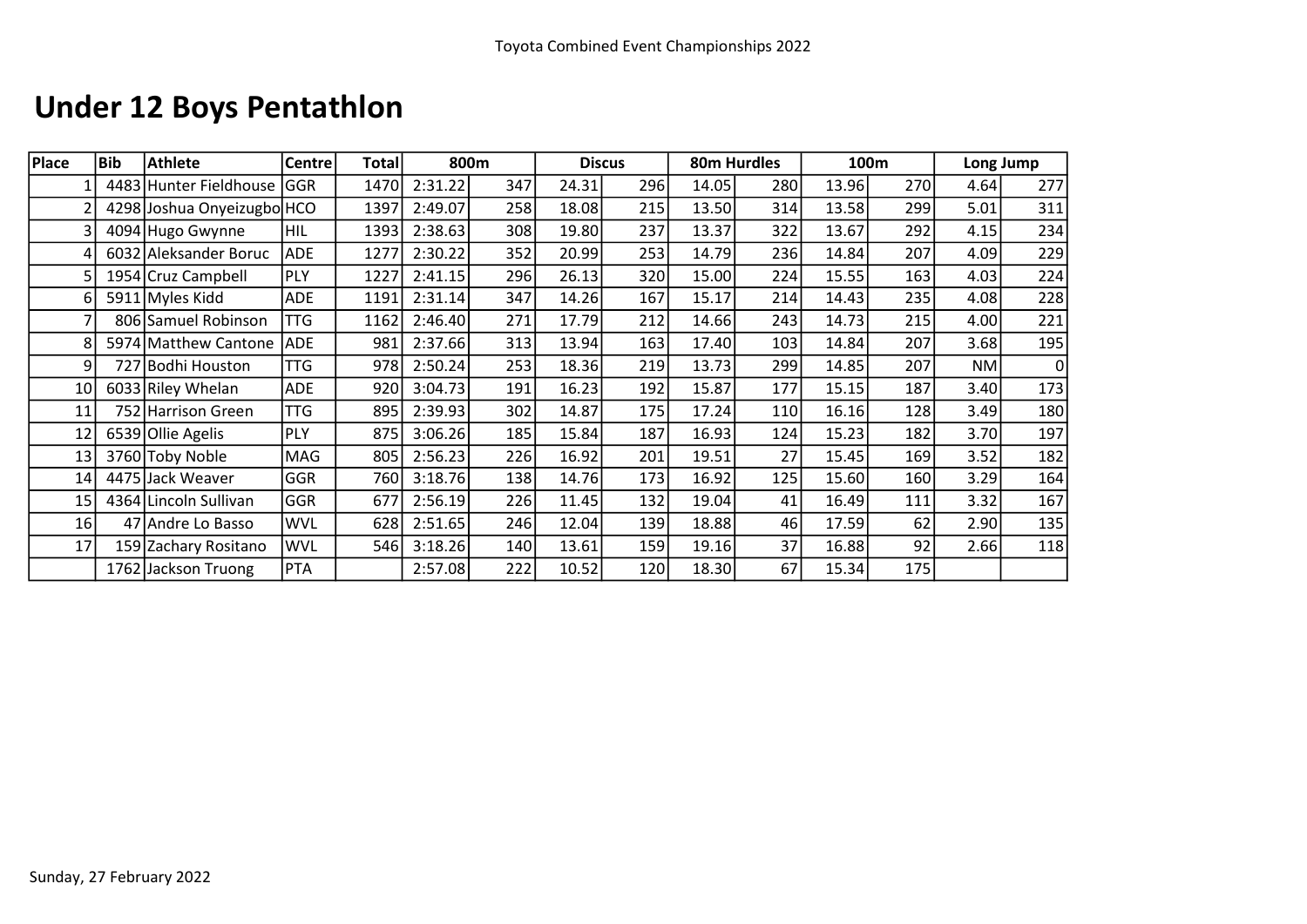### Under 13 Girls Pentathlon

| <b>Place</b>    | <b>Bib</b> | <b>Athlete</b>             | <b>Centre</b> | <b>Total</b> |         | 800m |      | Long Jump |       | 80m Hurdles  |       | <b>Discus</b> | 100m  |        |
|-----------------|------------|----------------------------|---------------|--------------|---------|------|------|-----------|-------|--------------|-------|---------------|-------|--------|
| $1\vert$        |            | 304 Iluka-Rose Taylor      | <b>WAC</b>    | 1738         | 2:16.63 | 428  | 4.99 | 309       | 13.38 | 321          | 27.45 | 337           | 13.03 | 343    |
| $\overline{2}$  |            | 744 India Goodall          | <b>TTG</b>    | 1333         | 2:22.28 | 396  | 4.20 | 238       | 14.94 | 227          | 16.91 | 200           | 13.93 | 272    |
| 3               |            | 4224 Karin Bothma          | <b>HCO</b>    | 1204         | 2:50.33 | 252  | 4.11 | 231       | 14.65 | 244          | 21.19 | 255           | 14.63 | 222    |
| $\vert 4 \vert$ |            | 79 Imani Robinson          | <b>WVL</b>    | 1099         | 2:37.67 | 313  | 3.96 | 218       | 16.60 | 140          | 13.49 | 157           | 13.94 | 271    |
| 5               |            | 4871 Akon Baak             | <b>ENF</b>    | 1097         | 3:19.98 | 134  | 4.51 | 265       | 14.37 | 260          | 17.20 | 204           | 14.45 | 234    |
| 6               |            | 1191 Neveah Williams       | <b>SAL</b>    | 1028         | 2:44.92 | 278  | 3.69 | 196       | 15.11 | 218          | 8.52  | 96            | 14.37 | 240    |
| 7               |            | 78 Maeya Robinson          | <b>WVL</b>    | 1018         | 2:36.30 | 320  | 3.65 | 193       | 18.63 | 55           | 18.08 | 215           | 14.44 | 235    |
| 8               |            | 5248 Grace Marin           | <b>EDI</b>    | 996          | 2:49.99 | 254  | 3.94 | 216       | 15.64 | 189          | 12.68 | 147           | 15.10 | 190    |
| 9               |            | 508 Scarlett Axon          | <b>WAC</b>    | 959          | 2:54.71 | 233  | 3.94 | 216       | 16.89 | 126          | 11.23 | 129           | 14.16 | 255    |
| 10              |            | 1182 Scarlet Heitmann      | <b>SAL</b>    | 900          | 3:17.40 | 143  | 3.85 | 209       | 16.94 | 124          | 21.56 | 260           | 15.53 | 164    |
| 11              |            | 268 Scala Ferreira         | <b>WAC</b>    | 873          | 3:00.87 | 206  | 3.83 | 207       | 18.17 | 72           | 16.25 | 192           | 15.02 | 196    |
| 12              |            | 2677 Cloe Adams            | <b>MPA</b>    | 869          | 3:15.18 | 151  | 3.88 | 211       | 18.80 | 49           | 23.54 | 286           | 15.40 | 172    |
| 13              |            | 1151 Chloe Heath           | SAL           | 865          | 3:10.99 | 166  | 3.68 | 195       | 17.94 | 81           | 20.25 | 243           | 15.27 | 180    |
| 14              |            | 6208 Tanveer Dunduli       | <b>ENF</b>    | 785          | 2:56.98 | 223  | 3.81 | 206       | 19.46 | 28           | 10.43 | 119           | 14.81 | 209    |
| 15              |            | 22 Charlotte Beard         | <b>WVL</b>    | 767          | 3:05.66 | 187  | 3.80 | 205       | 19.25 | 34           | 14.37 | 168           | 15.37 | 173    |
| 16              |            | 67 Ava Martino             | <b>WVL</b>    | 735          | 2:53.51 | 238  | 2.79 | 127       | 18.38 | 64           | 12.82 | 149           | 15.65 | 157    |
| 17              |            | 5180 Sophia Power          | <b>EDI</b>    | 734          | 2:48.78 | 260  | 3.51 | 181       | 20.76 | $\mathbf{1}$ | 10.37 | 119           | 15.38 | 173    |
| 18              |            | 4458 Bianca Moise          | <b>GGR</b>    | 725          | 3:26.96 | 112  | 3.37 | 170       | 18.06 | 76           | 18.60 | 222           | 15.86 | 145    |
| 19              |            | 68 Isla Martino            | <b>WVL</b>    | 715          | 2:55.70 | 228  | 3.56 | 185       | 18.54 | 58           | 9.63  | 110           | 16.05 | 134    |
| 20              |            | 3788 Sophie Van Schaik MAG |               | 689          | 2:58.00 | 219  | 3.62 | 190       | 17.75 | 88           | 10.60 | 121           | 17.36 | $71\,$ |
| 21              |            | 706 Olivia Stuart          | <b>TTG</b>    | 686          | 3:56.77 | 37   | 4.05 | 226       | 18.27 | 68           | 13.34 | 155           | 14.95 | 200    |
| 22              |            | 1202 Aaliah Giacopini      | <b>SAL</b>    | 652          | 3:40.91 | 72   | 3.73 | 199       | 20.24 | 9            | 16.33 | 193           | 15.28 | 179    |
| 23              |            | 3747 Elodie Dunstone       | MAG           | 648          | 3:03.24 | 197  | 3.49 | 180       | 20.04 | 14           | 14.10 | 165           | 16.88 | 92     |
| 24              |            | 5402 Isla Galanos          | <b>CDI</b>    | 578          | 3:18.19 | 140  | 3.38 | 171       | 18.53 | 58           | 12.33 | 143           | 17.49 | 66     |
| 25              |            | 4375 Jasmine Girvan        | <b>GGR</b>    | 536          | 3:22.06 | 127  | 3.21 | 158       | 21.74 | $\mathbf{0}$ | 14.63 | 172           | 17.18 | 79     |
| 26              |            | 16 Aisling Morgan          | <b>WVL</b>    | 325          | 3:29.60 | 103  | 2.40 | 100       | 30.84 | $\Omega$     | 10.24 | 117           | 19.74 | 5      |
|                 |            | 827 Emma Wall              | <b>TTG</b>    |              |         |      | 3.66 | 193       | 20.54 | 4            | 19.19 | 230           | 15.74 | 151    |
|                 |            | 4420 Lyla Kinnear          | <b>GGR</b>    |              |         |      | 3.83 | 207       | 19.67 | 23           | 16.48 | 195           | 15.10 | 190    |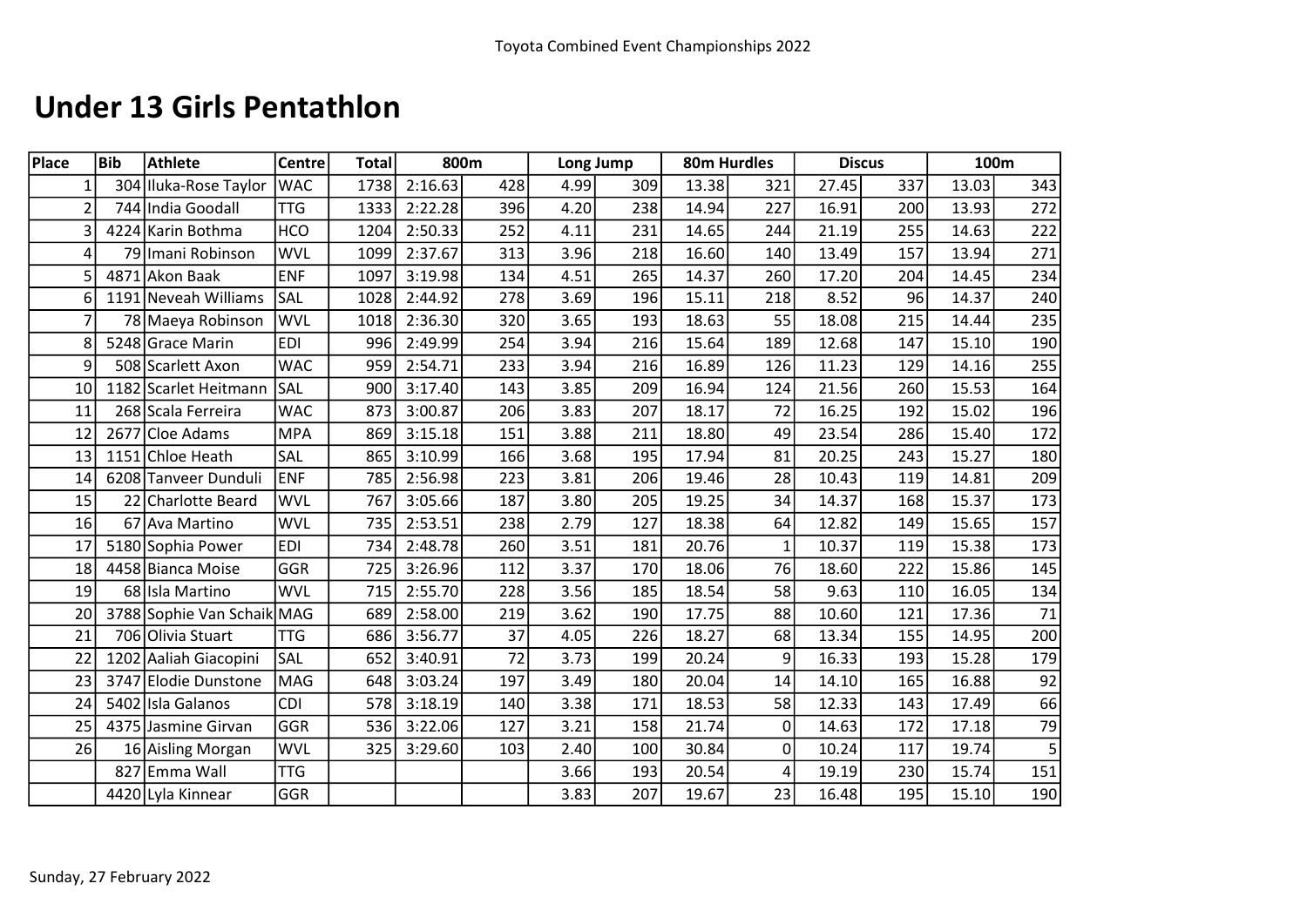# Under 13 Boys Pentathlon

| Place           | <b>Bib</b> | <b>Athlete</b>               | <b>Centre</b> | <b>Total</b> |         | 800m | <b>Shot Put</b> |     | 80m Hurdles |          | Long Jump |     | 100m  |                  |
|-----------------|------------|------------------------------|---------------|--------------|---------|------|-----------------|-----|-------------|----------|-----------|-----|-------|------------------|
|                 |            | 48 Ken Ferrante Tanikawa WVL |               | 1678         | 2:27.56 | 366  | 10.86           | 337 | 12.97       | 348      | 4.89      | 300 | 13.22 | 327              |
|                 |            | 4436 Dane Wood               | <b>GGR</b>    | 1431         | 2:34.98 | 327  | 7.98            | 232 | 13.91       | 288      | 4.99      | 309 | 13.89 | 275              |
| $\overline{3}$  |            | 278 Tate Waldeck             | <b>WAC</b>    | 1381         | 2:34.40 | 330  | 7.62            | 219 | 15.06       | 221      | 4.52      | 266 | 13.00 | 345              |
|                 |            | 4241 Ogbonnaya Uduma         | <b>HCO</b>    | 1376         | 2:41.85 | 293  | 7.32            | 208 | 14.60       | 247      | 4.93      | 303 | 13.25 | 325              |
| 5 <sup>1</sup>  |            | 40 Finn Spanagel             | <b>WVL</b>    | 1284         | 2:22.98 | 392  | 7.25            | 205 | 15.08       | 219      | 4.33      | 250 | 14.68 | 218              |
| 6               |            | 3799 Jayden Cooray           | <b>MAG</b>    | 1225         | 2:25.59 | 377  | 5.90            | 157 | 16.74       | 133      | 4.01      | 222 | 13.12 | 336              |
|                 |            | 1449 Gerard McGinley         | RED           | 1158         | 2:45.63 | 274  | 8.26            | 242 | 15.47       | 198      | 4.17      | 236 | 14.83 | 208              |
| $\mathbf{8}$    |            | 769 Spencer de Lacy          | <b>TTG</b>    | 1095         | 2:50.53 | 251  | 9.75            | 296 | 18.67       | 53       | 4.38      | 254 | 14.35 | 241              |
| q               |            | 1649 Martin Nash             | PTA           | 1042         | 2:43.54 | 284  | 5.91            | 157 | 16.27       | 156      | 3.86      | 210 | 14.43 | 235              |
| 10 <sub>l</sub> |            | 1812 Percy Burgoyne          | PTA           | 1032         | 3:05.05 | 189  | 6.69            | 185 | 16.81       | 130      | 4.44      | 259 | 13.97 | 269              |
| 11              |            | 1728 Jake Benfield           | PTA           | 1019         | 2:36.23 | 321  | 4.96            | 123 | 17.18       | 113      | 4.01      | 222 | 14.36 | 240              |
| 12              |            | 2254 Aidan Blowes            | <b>NDI</b>    | 1013         | 2:38.99 | 307  | 7.40            | 211 | 18.14       | 73       | 4.39      | 255 | 15.48 | 167              |
| 13              |            | 6541 Elijah Owen             | PLY           | 1012         | 2:57.51 | 221  | 8.02            | 233 | 19.73       | 21       | 4.54      | 268 | 13.97 | 269              |
| 14              |            | 5977 Thomas George           | <b>ADE</b>    | 979          | 2:27.72 | 365  | 6.92            | 193 | 20.55       | 4        | 3.82      | 206 | 14.78 | 211              |
| 15              |            | 6359 Joshua Brogmus          | <b>RED</b>    | 970          | 2:49.19 | 258  | 6.57            | 181 | 16.78       | 131      | 3.74      | 200 | 14.95 | 200              |
| 16              |            | 1290 Kai Skuse               | SAL           | 951          | 3:19.88 | 135  | 6.16            | 166 | 16.21       | 159      | 4.65      | 278 | 14.76 | 213              |
| 17              |            | 1443 Riley Wilson            | <b>RED</b>    | 943          | 2:51.96 | 245  | 6.75            | 187 | 18.63       | 55       | 4.25      | 243 | 14.75 | 213              |
| 17              |            | 652 Antonio Pena             | <b>TTG</b>    | 943          | 2:27.94 | 364  | 5.78            | 152 | 19.67       | 23       | 4.00      | 221 | 15.22 | 183              |
| 19              |            | 3499 Zach Szelag             | <b>MCO</b>    | 901          | 2:42.32 | 290  | 4.93            | 122 | 17.34       | 106      | 3.83      | 207 | 15.33 | 176              |
| 20 <sup>1</sup> |            | 1199 Oliver Mason            | SAL           | 812          | 3:06.40 | 184  | 6.54            | 180 | 18.04       | 77       | 3.88      | 211 | 15.59 | 160              |
| 21              |            | 4459 Andrei Moise            | <b>GGR</b>    | 450          | 3:26.55 | 113  | 4.63            | 112 | 19.76       | 20       | 2.75      | 124 | 17.13 | 81               |
|                 |            | 6438 Ranbir Gill             | <b>ENF</b>    |              |         |      | 4.96            | 123 | 25.53       | $\Omega$ | 2.49      | 106 | 19.53 | $\boldsymbol{8}$ |
|                 |            | 5936 William Jarvis          | <b>ADE</b>    |              | 2:20.55 | 405  |                 |     |             |          |           |     |       |                  |
|                 |            | 5799 River Dowling           | <b>BVA</b>    |              |         |      |                 |     | 14.81       | 235      | 4.13      | 232 | 12.96 | 349              |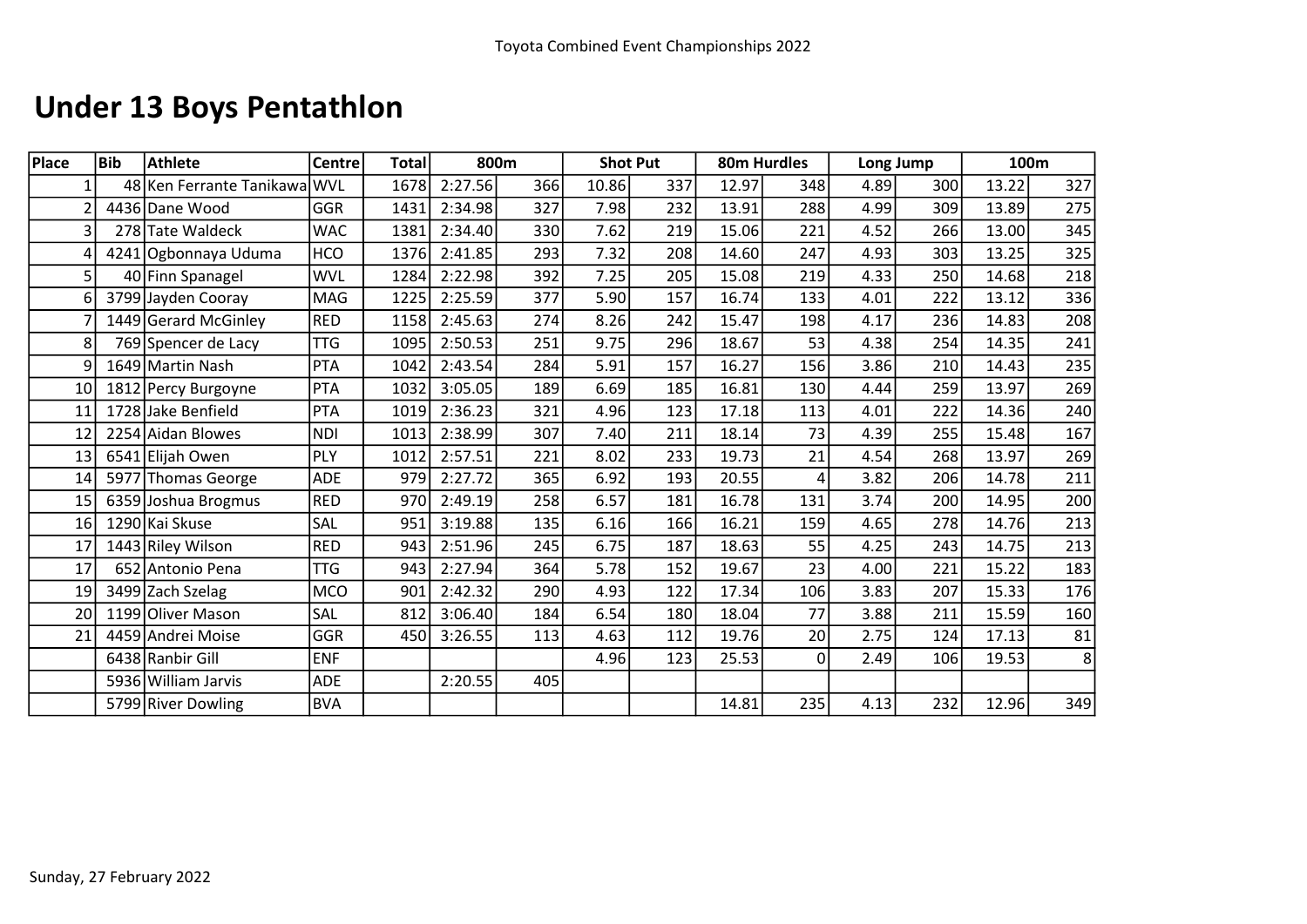### Under 14 Girls Hexathlon

| Place | Bib | <b>Athlete</b>              | Centre     | <b>Total</b> |      | Long Jump |           | 80m Hurdles | <b>Shot Put</b>   |     |       | 200m |      | High Jump | 800m    |     |
|-------|-----|-----------------------------|------------|--------------|------|-----------|-----------|-------------|-------------------|-----|-------|------|------|-----------|---------|-----|
|       |     | 317 Dallas Marks            | <b>WAC</b> | 1784         | 4.34 | 251       | 13.50     | 314         | 7.78              | 224 | 28.02 | 333  | 1.48 | 342       | 2:36.26 | 320 |
|       |     | 1705 Gia Della-Zoppa        | <b>PTA</b> | 1618         | 4.58 | 272       | 14.17     | 272         | 7.28              | 206 | 29.27 | 298  | 1.39 | 303       | 2:47.11 | 267 |
|       |     | 1094 Grace Rogers           | SCO        | 1616         | 4.31 | 248       | 14.78     | 236         | 7.62 <sub>1</sub> | 219 | 28.31 | 325  | 1.24 | 241       | 2:31.16 | 347 |
|       |     | 428 Lily Colville           | <b>WAC</b> | 1611         | 4.41 | 257       | 14.32     | 263         | 6.19              | 167 | 27.35 | 353  | 1.36 | 290       | 2:44.27 | 281 |
|       |     | 1089 Elise Scott            | SCO        | 1455         | 4.51 | 265       | 17.45     | 101         | 7.81              | 225 | 28.13 | 330  | 1.33 | 278       | 2:49.56 | 256 |
|       |     | 4601 Ella Rogers            | GAW        | 1164         | 3.76 | 202       | 17.56     | 96          | 8.73              | 259 | 32.25 | 220  | 1.27 | 253       | 3:20.01 | 134 |
|       |     | 2321 Georgette Frimpong NDI |            |              | 4.09 | 229       | 15.68     | 187         | 5.93              | 158 | 30.79 | 257  |      |           |         |     |
|       |     | 5056 Ashley James           | <b>EDI</b> |              | 4.59 | 273       | <b>DQ</b> | 01          |                   |     |       |      |      |           |         |     |
|       |     | 5913 Ava Barton             | <b>ADE</b> |              | 4.44 | 259       |           |             |                   |     |       |      |      |           |         |     |
|       |     | 1001 Jenae Malan            | SOH        |              |      |           |           |             |                   |     | 31.48 | 239  |      |           |         |     |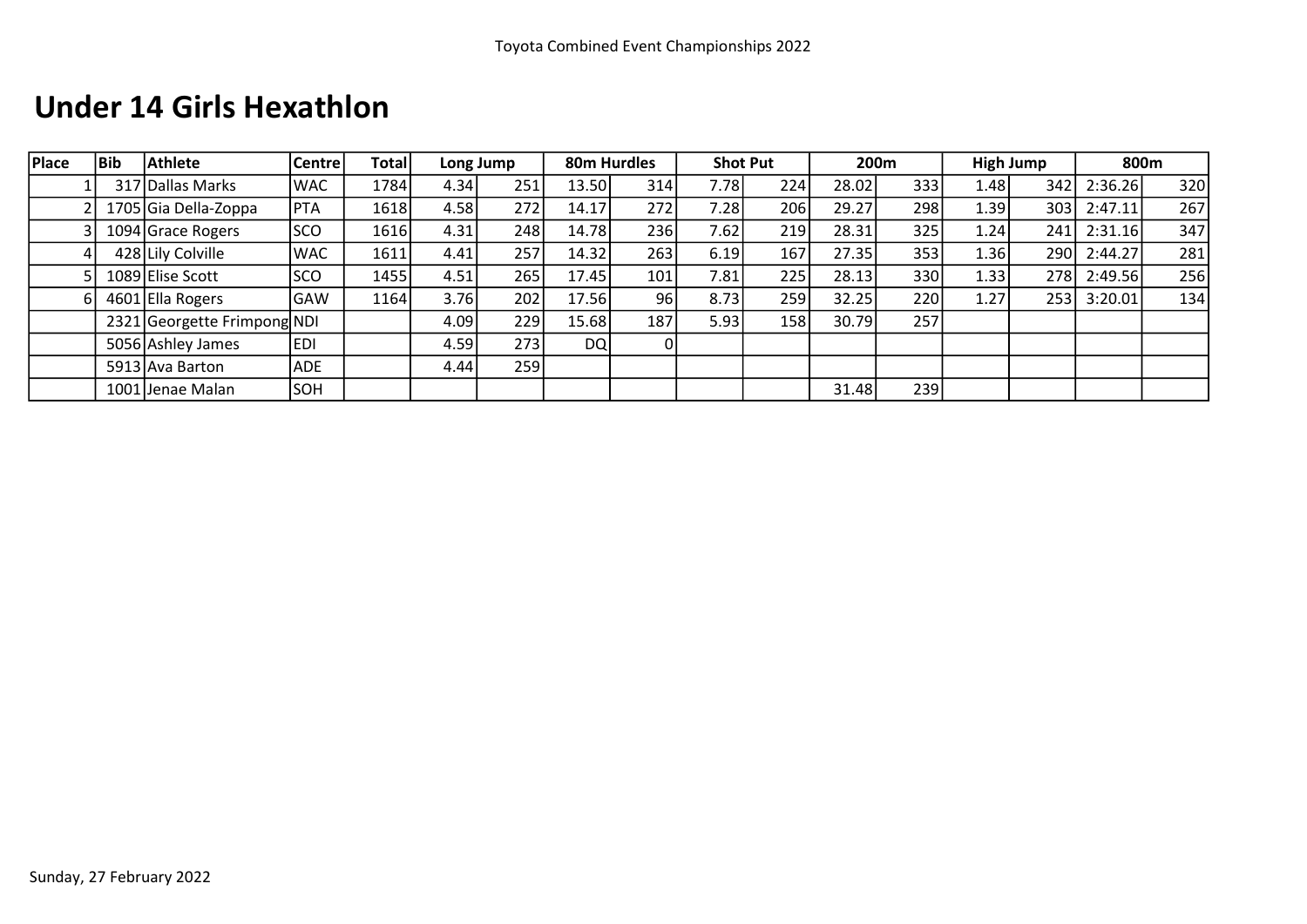# Under 14 Boys Hexathlon

| Place | <b>Bib</b> | <b>Athlete</b>          | <b>Centre</b> | <b>Total</b> | <b>Discus</b> |     | 90m Hurdles |     |      | Long Jump |       | 100m |      | <b>High Jump</b> |         | 800m |
|-------|------------|-------------------------|---------------|--------------|---------------|-----|-------------|-----|------|-----------|-------|------|------|------------------|---------|------|
|       |            | 2460 Harrison Clark     | <b>NAR</b>    | 2121         | 22.44         | 272 | 15.02       | 298 | 5.39 | 347       | 12.84 | 359  | 1.71 | 446              | 2:21.71 | 399  |
|       |            | 160 Joshua Rositano WVL |               | 2058         | 21.54         | 260 | 15.05       | 296 | 4.99 | 309       | 12.89 | 355  | 1.71 | 446              | 2:22.90 | 392  |
|       |            | 11 Cooper Raftery       | <b>IWVL</b>   | 1721         | 20.91         | 252 | 14.84       | 309 | 4.88 | 299       | 13.73 | 287  | 1.41 | 311              | 2:48.04 | 263  |
|       |            | 5238 Jared Cenko        | <b>EDI</b>    | 1686         | 25.49         | 311 | 15.79       | 254 | 4.08 | 228       | 13.59 | 298  | 1.31 | 269              | 2:35.13 | 326  |
|       |            | 4629 Daniel Bale        | GAW           | 1370         | 18.25         | 218 | 17.71       | 155 | 3.83 | 207       | 15.30 | 178  | 1.35 | 286              | 2:35.17 | 326  |
|       |            | 2248 Jack Howard        | <b>NDI</b>    | 1358         | 16.73         | 198 | 17.79       | 151 | 3.93 | 216       | 14.31 | 244  | 1.46 | 333              | 2:58.51 | 216  |
|       |            | 3491 Finlay Bailey      | <b>IMCO</b>   | 1149         | 18.14         | 216 | 19.50       | 79I | 3.33 | 167       | 14.63 | 222  | 1.22 | 233              | 2:54.84 | 232  |
|       |            | 1289 Cobey Davis        | <b>SAL</b>    | 1143         | 16.90         | 200 | 19.07       | 96  | 3.82 | 206       | 14.94 | 201  | 1.31 | 269              | 3:09.90 | 171  |
|       |            | 4592 Jason Ellsmore     | GAW           | 838          | 13.22         | 154 | 20.37       | 49  | 3.29 | 164       | 16.61 | 105  | 1.16 | 209              | 3:13.49 | 157  |
|       |            | 1409 Tyler Ward         | RED           |              | 22.00         | 266 | 17.68       | 157 | 4.05 | 226       | 14.53 | 228  | 1.34 | 282              |         |      |
|       |            | 841 Bilal Fatungase     | TTG           |              |               |     | 17.42       | 169 | 4.51 | 265       | 14.04 | 264  | 1.44 | 324              | 3:03.80 | 194  |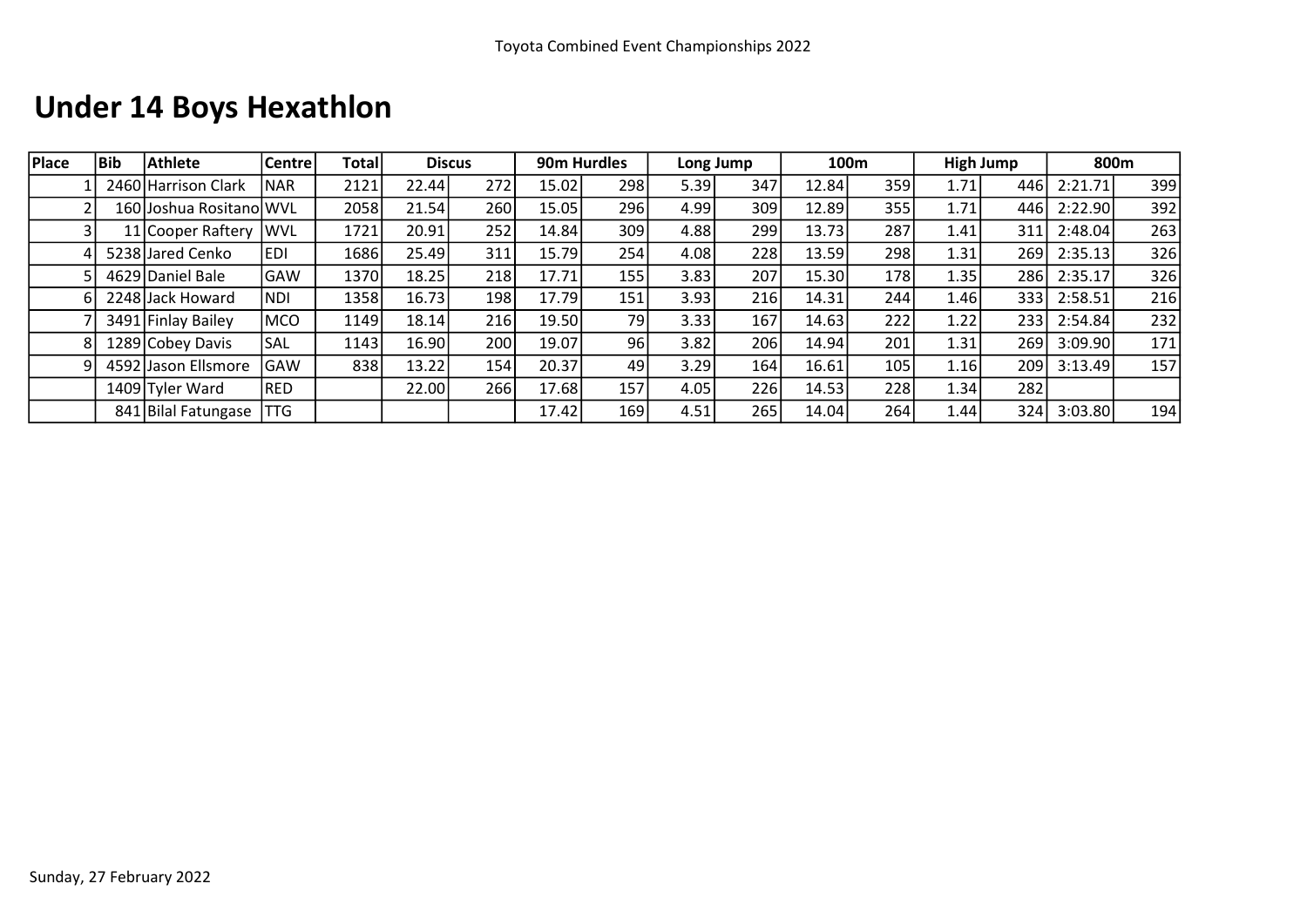## Under 15 Girls Heptathlon

| Place | <b>Bib</b> | <b>Athlete</b>            | <b>Centre</b> | Totall |       | Javelin          | 90m Hurdles |     |       | Long Jump |       | 200m |       | <b>Shot Put</b> |      | <b>High Jump</b> |         | 800m |
|-------|------------|---------------------------|---------------|--------|-------|------------------|-------------|-----|-------|-----------|-------|------|-------|-----------------|------|------------------|---------|------|
|       |            | 7135 Sophie Rodgers       | EDI           | 3598   | 23.52 | 355              | 15.46       | 782 | 4.55  | 441       | 28.32 | 606  | 10.39 | 555             | 1.30 | 4091             | 2:51.34 | 450  |
|       |            | 1709 Julia Watson         | PTA           | 3431   | 32.68 | 527              | 16.27       | 682 | 4.44  | 413       | 30.06 | 478  | 9.71  | 510             | 1.39 | 502l             | 3:05.08 | 319  |
|       |            | 5068 Lucy Allen           | <b>EDI</b>    | 3349   | 22.48 | 335              | 15.52       | 775 | 4.32  | 384       | 30.16 | 471  | 7.72  | 381             | 1.36 | 470I             | 2:43.56 | 533  |
|       |            | 6447 Ruby Hartwig         | <b>ENF</b>    | 3104   | 13.00 | 160              | 18.33       | 455 | 4.37  | 396       | 28.91 | 561  | 6.59  | 309             | 1.48 | 599l             | 2:35.59 | 624  |
|       |            | 4720 Emma Henkel          | <b>GAW</b>    | 3069   | 15.79 | 211              | 19.23       | 370 | 4.11  | 333       | 27.53 | 668  | 6.19  | 283             | 1.30 | 4091             | 2:22.14 | 795  |
|       |            | 2390 Matilda Gourlay      | <b>NOA</b>    | 2848   | 14.83 | 194              | 18.49       | 440 | 4.28  | 374       | 30.76 | 430  | 8.64  | 441             | 1.45 | 566l             | 2:56.04 | 403  |
|       |            | 4272 Lily Potter          | HCO           | 2827   | 11.75 | 138              | 18.20       | 468 | 4.00l | 308       | 28.20 | 615  | 6.66  | 313             | 1.30 | 4091             | 2:39.75 | 576  |
|       |            | 2407 Tamika Jeisman       | NOA           | 2691   | 18.23 | 256              | 17.66       | 525 | 4.11  | 333       | 29.53 | 515  | 7.12  | 343             | 1.36 | 470I             | 3:13.57 | 249  |
|       |            | 4487 Ella Nangle          | <b>GGR</b>    | 2148   | 17.42 | 241              | 18.63       | 426 | 3.63  | 227       | 30.84 | 425  | 8.38  | 424             | 1.15 | 266              | 3:29.60 | 139  |
| 10    |            | 7102 Ayo Adejoro          | ISAL          | 1919   | 11.64 | 136 <sup> </sup> | 18.92       | 398 | 3.26  | 153       | 29.97 | 484  | 5.34  | 230             | 1.24 | 350l             | 3:24.93 | 168  |
| 11    |            | 3456 Claire Oddie         | MCO           | 1827   | 12.32 | 148              | 20.20       | 286 | 3.84  | 272       | 31.28 | 396  | 5.76  | 256             | 1.18 | 293              | 3:23.70 | 176  |
| 12    |            | 4477 Charlotte Weaver GGR |               | 1825   | 12.44 | 150              | 20.22       | 284 | 2.54  | 39        | 29.72 | 502  | 5.51  | 240             | 1.30 | 409l             | 3:20.12 | 201  |
| 13    |            | 1315 Sophie Warnecke SAL  |               | 1789   | 11.45 | 132              | 20.05       | 299 | 3.51  | 202       | 30.70 | 434  | 4.65  | 186             | 1.18 | 293              | 3:14.36 | 243  |
| 14    |            | 4476 Chelsea Weaver       | IGGR          | 1563   | 8.86  | 86 <sup>1</sup>  | 21.66       | 180 | 3.14  | 131       | 32.68 | 311  | 6.04  | 274             | 1.21 | 321              | 3:12.24 | 260  |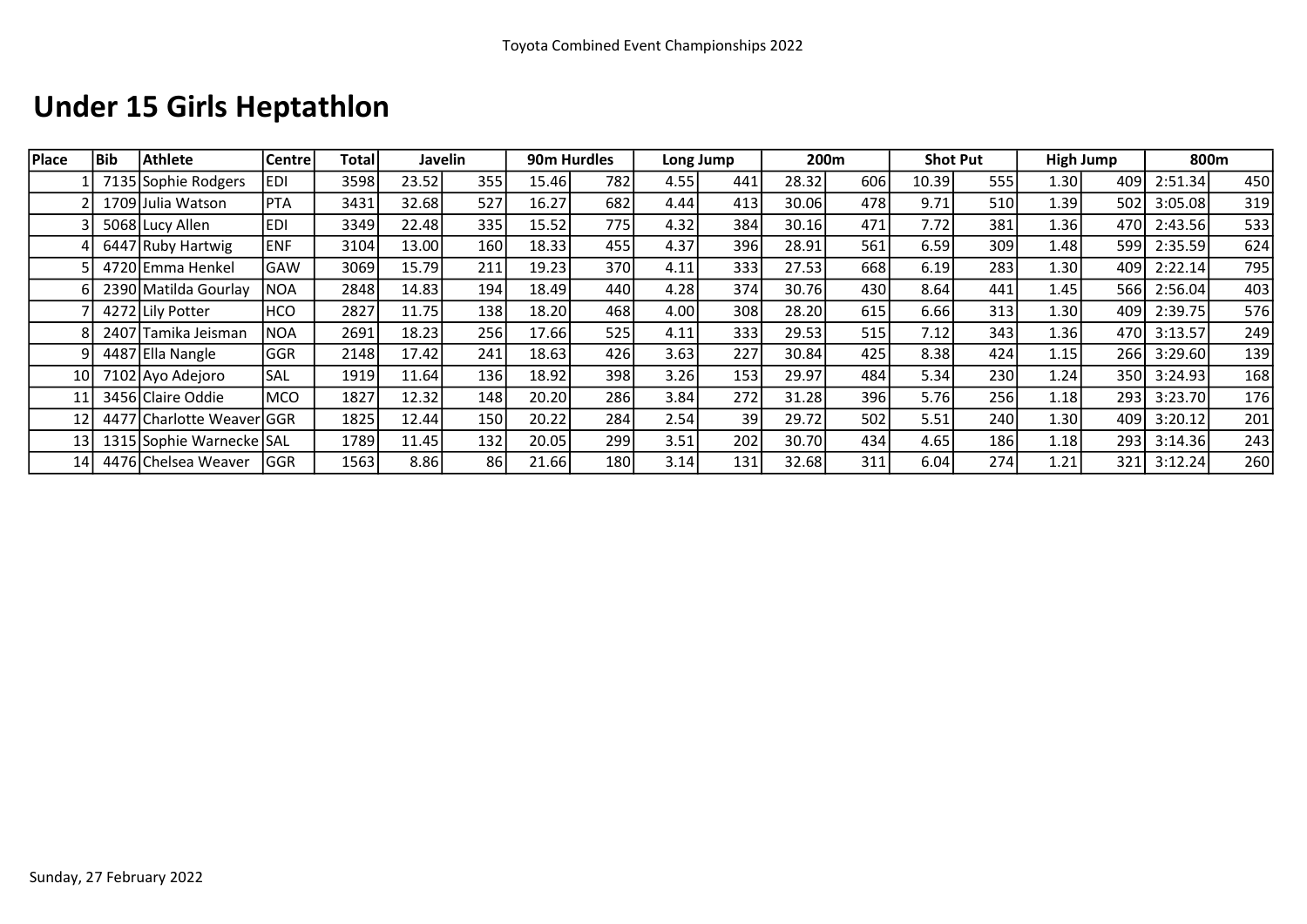## Under 15 Boys Heptathlon

| Place           | <b>Bib</b> | Athlete                             | <b>Centre</b> | Total |       | 100m Hurdles     | Long Jump |     | <b>Discus</b> |     |       | 100m |       | Javelin          |        | High Jump | 800m    |     |
|-----------------|------------|-------------------------------------|---------------|-------|-------|------------------|-----------|-----|---------------|-----|-------|------|-------|------------------|--------|-----------|---------|-----|
|                 |            | 4053 Ronan Morris                   | <b>HIL</b>    | 4133  | 15.32 | 812              | 5.75      | 533 | 41.66         | 698 | 11.87 | 677  | 43.44 | 492              | 1.54   | 419       | 2:29.08 | 502 |
|                 |            | 452 Jevan Phillipou                 | <b>WAC</b>    | 4024  | 15.52 | 789 <sup> </sup> | 5.22      | 425 | 40.25         | 670 | 13.06 | 458  | 43.28 | 490              | 1.78   | 610       | 2:21.94 | 582 |
|                 |            | 4035 Christian Whitwell             | HIL           | 3605  | 16.10 | 722              | 5.80      | 544 | 34.13         | 546 | 12.24 | 605  | 24.59 | 224              | 1.57   | 441       | 2:27.15 | 523 |
|                 |            | 1203 Jackson Eastwood               | <b>SAL</b>    | 3302  | 17.73 | 551              | 5.01      | 384 | 40.62         | 677 | 13.20 | 434  | 31.53 | 321              | 1.54   | 419       | 2:27.80 | 516 |
|                 |            | 805 Khai Stirling                   | TTG           | 3139  | 15.85 | 750 <sup>I</sup> | 5.65      | 512 | 16.06         | 199 | 11.85 | 681  | 8.03  | 10 <sup>1</sup>  | 1.48   | 374       | 2:19.29 | 613 |
|                 |            | 7128 Anudha Wijesinghe              | ledi          | 2862  | 18.05 | 519              | 5.02      | 386 | 23.57         | 340 | 12.35 | 584  | 22.25 | 192              | 1.42   | 331       | 2:28.38 | 510 |
|                 |            | 4742 Mavrik Wilson                  | <b>FWC</b>    | 2747  | 16.53 | 675              | 5.24      | 429 | 24.53         | 358 | 12.81 | 501  | 18.60 | 143 <sub>1</sub> | 1.33   | 270       | 2:42.00 | 371 |
|                 |            | 776 Stephan Pretorius               | TTG           | 2720  | 17.75 | 549              | 5.25      | 431 | 26.03         | 387 | 13.16 | 441  | 37.93 | 412              | 1.54   | 419       | 3:22.89 | 81  |
|                 |            | 1650 James Nash                     | <b>PTA</b>    | 2709  | 18.01 | 524              | 5.08      | 398 | 19.21         | 257 | 12.82 | 499  | NM.   |                  | 1.48 l | 374       | 2:15.67 | 657 |
| 10 <sup>1</sup> |            | 1237 Aiden Radlett                  | 'SAL          | 2253  | 19.37 | 401              | 4.44      | 280 | 30.00         | 464 | 13.57 | 376  | 20.89 | 173 <sub>1</sub> | 1.21   | 194       | 2:42.70 | 365 |
|                 |            | 2046 Christopher Murray (Saler) PFD |               | 1840  | 19.95 | 354              | 4.11      | 224 | 16.46         | 207 | 14.05 | 305  | 11.35 | 49               | 1.42   | 331       | 2:42.14 | 370 |
|                 |            | 4662 Mitchell Rowe                  | <b>GAW</b>    |       | 19.18 | 417              | 4.91      | 365 | 19.48         | 262 | 12.94 | 478  | 27.31 | 262              | 1.42   | 331       |         |     |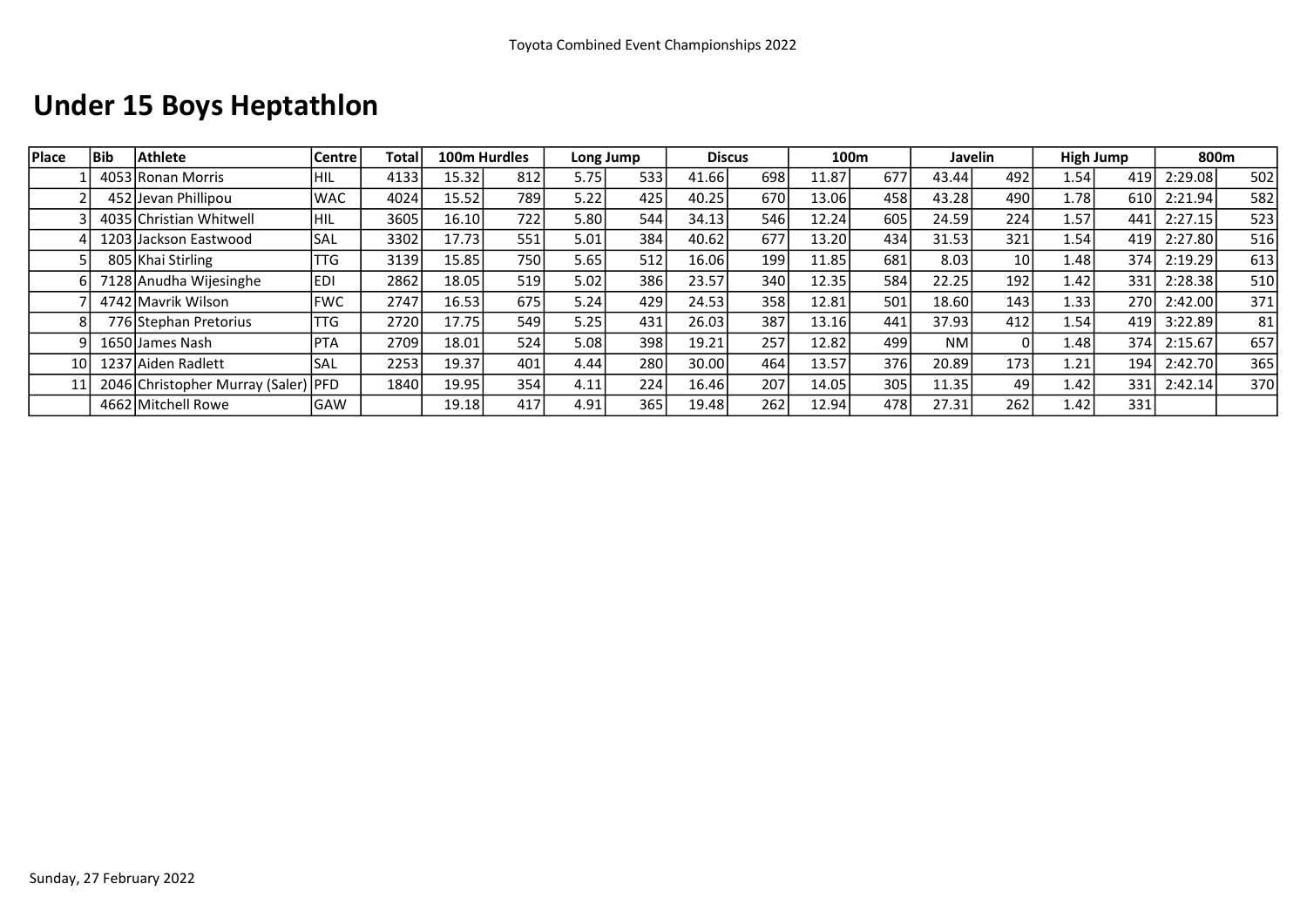## Under 16 Girls Heptathlon

| <b>IPlace</b> | <b>Bib</b> | <b>Athlete</b>                 | <b>Centre</b> | Totall |                   | Long Jump | 90m Hurdles |      |       | Javelin |       | 200 <sub>m</sub> |                   | <b>Shot Put</b> |                | High Jump | 800m    |     |
|---------------|------------|--------------------------------|---------------|--------|-------------------|-----------|-------------|------|-------|---------|-------|------------------|-------------------|-----------------|----------------|-----------|---------|-----|
|               |            | 3874 Mia Devlin                | LYN.          | 3523   | 5.05              | 573       | 16.42       | 664  | 9.76  | 102     | 26.13 | 7861             | 8.48              | 430             | √39.⊾          | 502       | 2:49.75 | 466 |
|               |            | 1204 Emma Thompson             | <b>SAL</b>    | 2907   | 4.35 <sub>1</sub> | 391       | 16.70       | 632  | 13.89 | 176     | 28.98 | 556              | 6.04              | 274.            | 1.24'          | 350       | 2:44.02 | 528 |
|               |            | 6704 Amy Peterson              |               | 2845   | 4.06              | 322       | 17.94       | 495  | 14.88 | 194     | 30.03 | 480 l            | 5.57              | 244             | ا 48. ـ        | 599       | 2:45.57 | 511 |
|               |            | 4400 Holly McGowan-Graeber GGR |               | 2198   | 3.98              | 303       | 18.10       | 4781 | 16.99 | 233     | 31.73 | 368              | 7.09 <sub>1</sub> | 341             | 1.33           | 439       | 3:52.32 | 36  |
|               |            | 2678 Ilivah Adams              | <b>MPA</b>    | 1792   | 3.41              | 182       | 20.03       | 300  | 18.49 | 261     | 33.25 | 279              | 6.37              | 295             | $1.33^{\circ}$ | 439       | 3:52.39 | 36  |
|               |            | 5381 Jasmine Crabb             | <b>CDI</b>    | 1423   | 3.201             | 142       | 22.20       | 146  | 11.39 | 131     | 34.44 | 218              | 6.17              | 282             | 1.18           | 293       | 3:18.65 | 211 |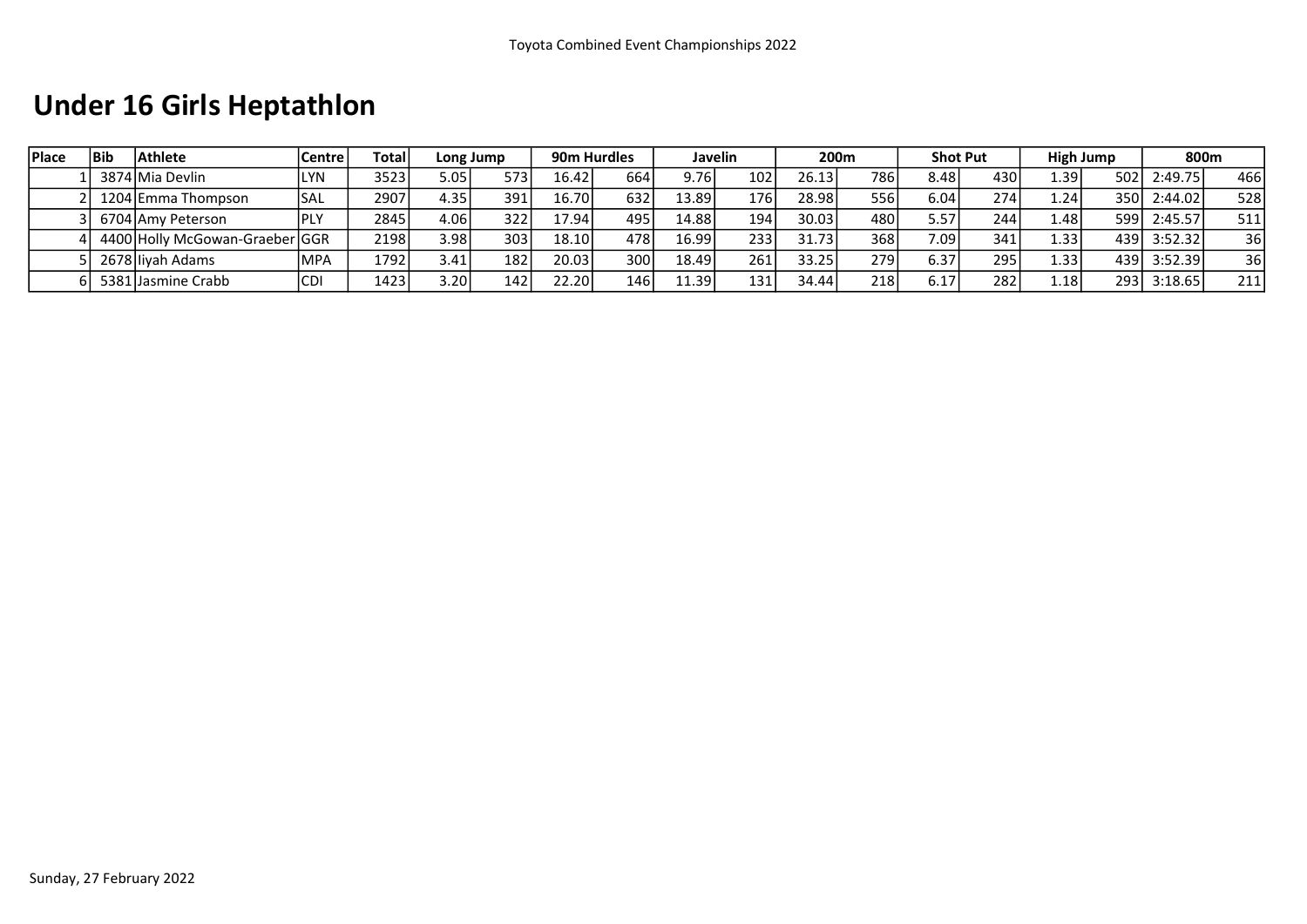### Under 16 Boys Heptathlon

| <b>IPlace</b> | l Bib | Athlete                    | Centre      | Total. |       | 100m Hurdles |       | <b>Discus</b> |        | Long Jump |       | 100 <sub>m</sub> |       | <b>Javelin</b> |                     | High Jump |         | 800m |
|---------------|-------|----------------------------|-------------|--------|-------|--------------|-------|---------------|--------|-----------|-------|------------------|-------|----------------|---------------------|-----------|---------|------|
|               |       | 3579 Lachlan Schuetze      | <b>MCO</b>  | 3851   | 14.98 | 853          | 39.38 | 652           | 5.49   | 479       | 12.40 | 574              | 35.56 | 378            | 1.51                | 396       | 2:27.55 | 519  |
|               |       | 2230 Bailey Pfeiffer       | <b>NDI</b>  | 3365   | 19.20 | 416          | 44.54 | 757           | 5.21   | 423       | 12.94 | 478l             | 40.29 | 446            | 1.60                | 464       | 2:40.98 | 381  |
|               |       | 1814 Ky Burgoyne           | <b>IPTA</b> | 3267   | 15.43 | 799          | 26.38 | 394           | 5.45 l | 471       | 12.61 | 536l             | 20.19 | 164            | 1.57'               | 441       | 2:32.85 | 462  |
|               |       | 3046 Benjamin Peterson MTB |             | 3147   | 18.65 | 464          | 24.81 | 363           | 5.92   | 569       | 12.07 | 637              | 18.52 | 142            | 1.66l               | 512       | 2:33.08 | 460  |
|               |       | 4054 Raphin Scharpf        | <b>HIL</b>  | 3027   | 17.74 | 550          | 25.64 | 379           | 5.431  | 467       | 12.46 | 563              | 25.08 | 231            | 1.42                | 331       | 2:28.70 | 506  |
|               |       | 4285 Max Mitchell          | <b>HCO</b>  | 2447   | 17.84 | 540l         | 29.65 | 458           | 4.87   | 358       | 13.69 | 357              | 22.99 | 202            | 1.36I               | 290       | 2:57.11 | 242  |
|               |       | 680 Daniel Shannon         | TTG         | 2346   | 19.38 | 400          | 20.25 | 277           | 5.22   | 425       | 12.74 | 513              | 18.25 | 138            | $1.39$ <sup>1</sup> | 310l      | 2:51.95 | 283  |
|               |       | 4072 Oliver Bethell        | <b>HIL</b>  | 2127   | 19.40 | 398          | 24.20 | 352           | 4.38   | 269       | 13.98 | 315              | 24.22 | 219            | 1.39                | 310l      | 2:54.27 | 264  |
|               |       | 4656 Ethan Martin          | <b>GAW</b>  |        | 18.72 | 458          | 22.78 | 325           | 4.78l  | 341       | 13.28 | 421              | 19.36 | 153            | 1.36l               | 290       |         |      |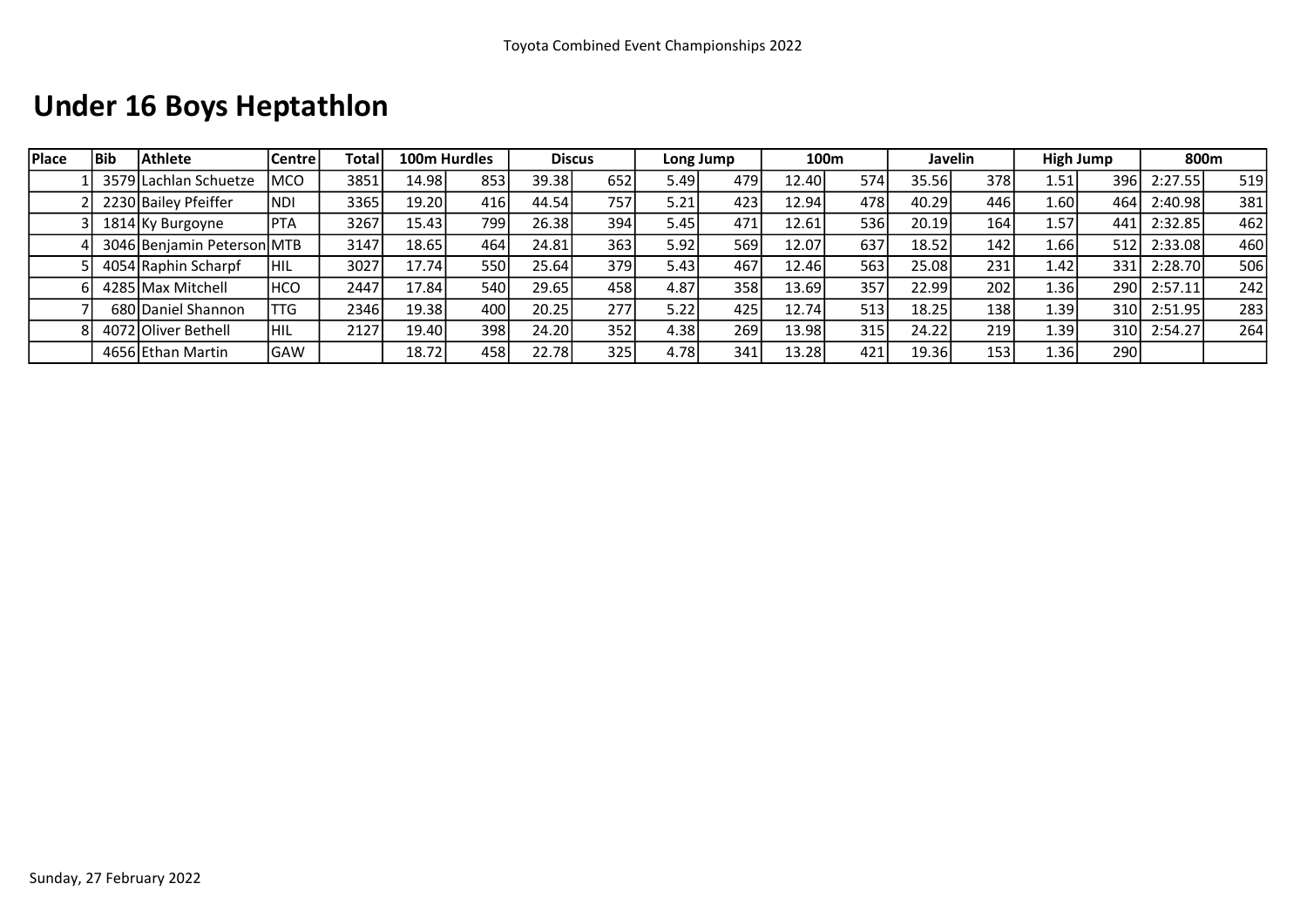## Under 17 Girls Heptathlon

| <b>Place</b> | Bib   | <b>Athlete</b>       | Centre | <b>Total</b> | Long Jump |      |       | 100m Hurdles |                                 | Javelin | 200m   |     |       | <b>Shot Put</b> |       | High Jump |         | 800m |
|--------------|-------|----------------------|--------|--------------|-----------|------|-------|--------------|---------------------------------|---------|--------|-----|-------|-----------------|-------|-----------|---------|------|
|              | 751 T | Trvphena Hewett TTG  |        | 4098         | 5.13      | 595  | 1713  | 582          | 29.87                           | 474     | 27.861 | 642 | 9.92  | 524             | 1.72' | 879 I     | 2:56.09 | 402  |
|              |       | 5156 Sophie Killick  | ledi   | 4017         | 4.70'     | 4791 | 16.25 | 684          | 36.78                           | 606     | 27.95  | 635 | 11.98 | 660             | 1.51  | 6321      | 3:04.90 | 321  |
|              |       | 2408 Lorelai Jeisman | 'NOA   | 2559         | 4.32      | 384  | 18.44 | 444          | $\overline{\phantom{a}}$<br>221 | 237     | 27.73  | 652 | 6.46  | 301             | 1.15  | 266       | 3:10.33 | 2751 |